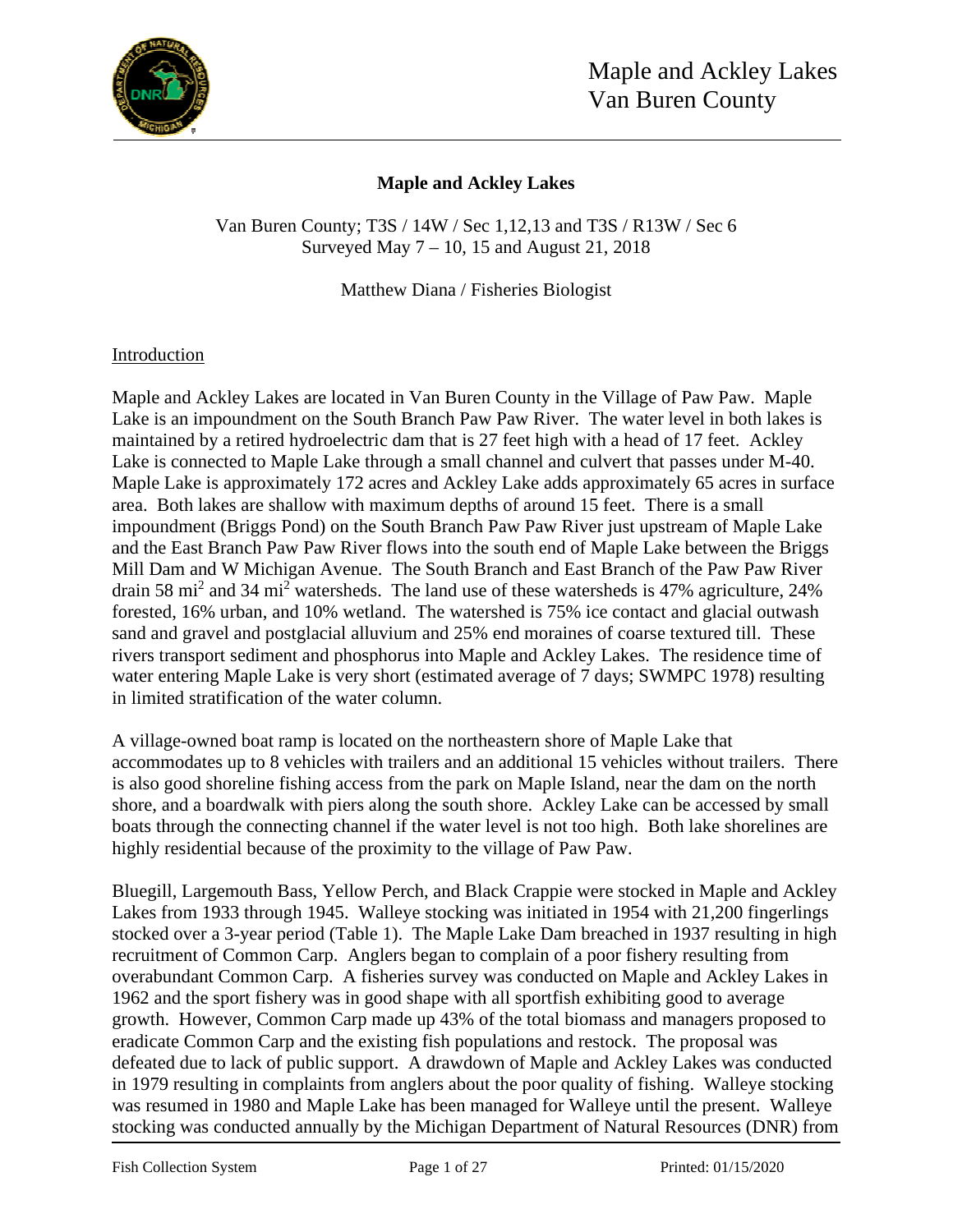

1980 through 1999 and biannually from 1999 through the present (other than a brief period from 2007 through 2011 when DNR stocking of Walleye was not conducted statewide due to disease issues). Additional drawdowns were conducted in 1990 and 1993 and sediments were mechanically removed by bulldozer as part of the 1993 drawdown. Fisheries surveys were conducted in 1991 (Dexter 1993) and 1995 (Dexter 2000) to evaluate the fishery following these disturbances. The surveys indicated that the fishery had remained unchanged since previous surveys. Fewer fish were captured in the 1991 survey, but growth rates during both surveys were good for all sportfish. The fishery was rated as excellent. However, recruitment variability was identified as a potential issue in the future. Loss of Walleye due to dam escapement during drawdowns was identified as a major obstacle to maintaining the Walleye fishery. Dredging and drawdowns have continued to this date.

Survival of stocked Walleye was evaluated using targeted fall electrofishing in 1990 through 1995, 1997, and 2001. Survival of age-0 and age-1 Walleye can be evaluated using the Serns index to estimate the number of fish per acre from catch per effort in shoreline electrofishing surveys (Serns 1982, Serns 1983, Ziegler and Schneider 2000). Very few young-of-year or juvenile Walleye were captured throughout the years of surveys and index scores were rarely calculated due to the lack of fish. Although Maple Lake surveys evaluated fisheries that were connected to Ackley Lake, no specific efforts were conducted on Ackley Lake since 1962.

Maple Lake is not meeting the designated use for fish consumption due to PCB in fish tissue. Fish consumption advisories above state levels are in place for Common Carp (PCBs) and Largemouth Bass and Smallmouth Bass (mercury). Fish were collected during the 2018 fish survey to update these advisories and analysis is ongoing. A TMDL (total maximum daily load) study is scheduled for Maple Lake beginning in 2022.

Maple and Ackley Lakes have had a long history of sediment, vegetation, and water level management. Briggs Pond has acted as a sediment trap for Maple Lake and maintenance dredging has been conducted to limit sediment transport to Maple Lake. The southern basin of Maple Lake has also undergone maintenance dredging. Dredging projects have become complicated due to the identification of contamination in the sediments of Briggs Pond and Maple Lake primarily due to elevated arsenic concentrations. This contamination results in additional sediment management requirements and restricts disposal options for dredge spoils. The Briggs Mill Dam breached in a flood during the fall of 2017. The breach sent additional contaminated sediment downstream into Maple Lake. The dam was rebuilt as an earthen dam with an emergency spillway with capacity up to the 200-year flood event. Sedimentation continues to be an issue for Briggs Pond and Maple Lake.

Maple and Ackley Lakes have experienced vegetation management through mechanical removal, chemical treatment, and winter drawdowns. There are several species of invasive vegetation, and native vegetation is abundant due to the shallow bathymetry of the reservoir and abundant supply of nutrients. Winter drawdowns of 4 feet were initiated experimentally in fall 2015 with the goal of reducing the need for chemical treatment of vegetation. Drawdowns were conducted annually from 2015 through 2018 in October (6 inches a day, completed by October 15). The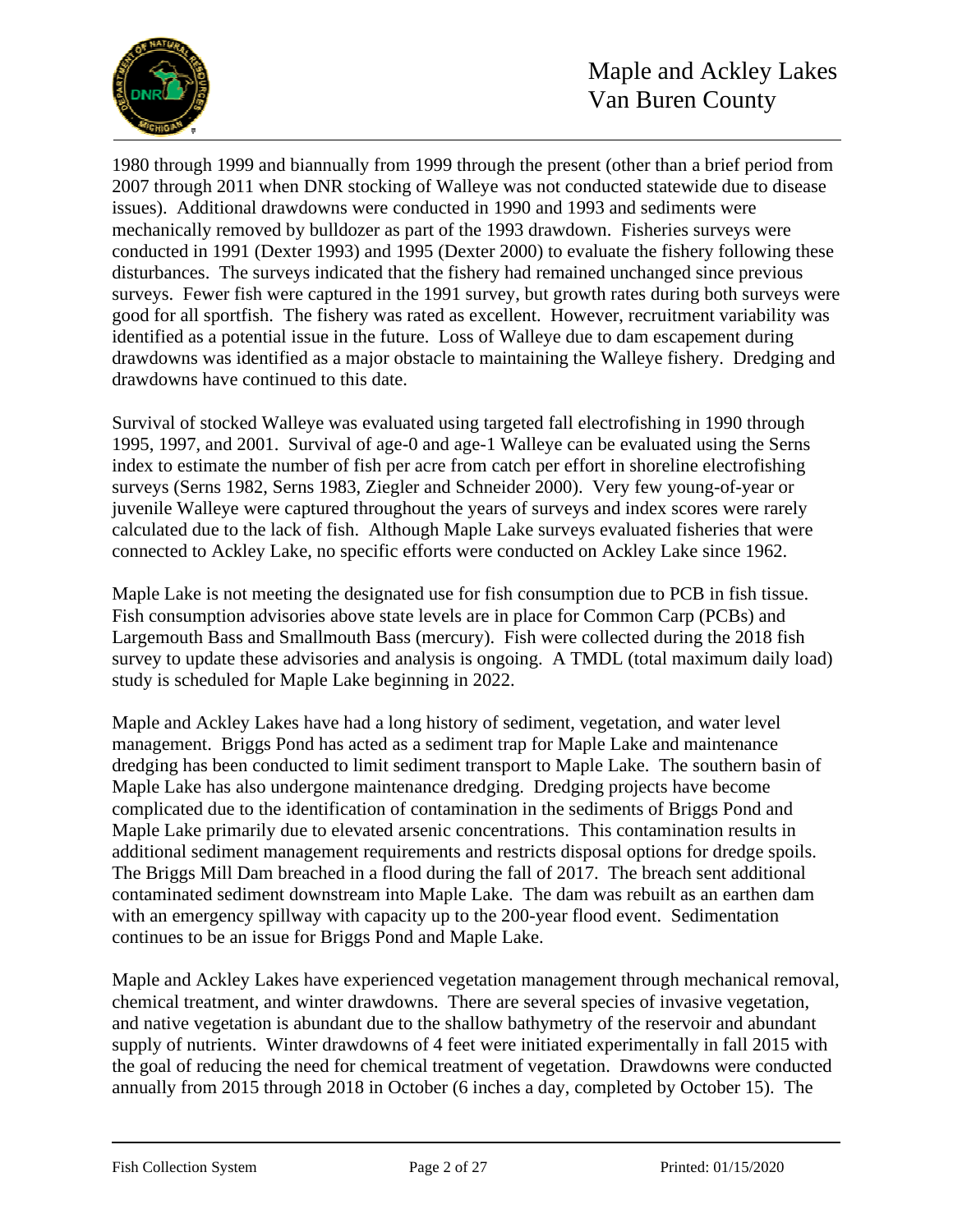

purpose of this fisheries survey was to evaluate the fish community following multiple years of drawdown.

## Methods

A fisheries survey was conducted in 2018. The survey design followed standard methods for conducting a random lake survey as described in the DNR Status and Trends protocol (Wehrly et al. Draft). Netting efforts took place from May 7 through May 9, 2018. Two gill nets were set overnight on Maple Lake for each of two nights and one gill net was set on Ackley Lake for two nights for a combined total of six net nights. Three large-mesh fyke nets were set overnight on Maple Lake and one net was set on Ackley Lake for each of three nights for a total of twelve net nights. Two small mesh fyke nets were deployed for two nights on Maple Lake and one was deployed for two nights on Ackley (total of 6 net nights). Three beach seine hauls were conducted to quantify minnow and inshore prey species abundance levels on Maple Lake and one additional seine haul was conducted on Ackley Lake. Three 10-minute nighttime electrofishing transects were conducted on Maple Lake and one 10-minute transect was conducted on Ackley Lake on the evening of May 15, 2018 for a total of 40 minutes of effort. All fish were identified, counted, and measured (total length). Weights for all fish species were calculated using length-weight regression equations compiled by Schneider et al. (2000b). The relative stock density for each fish species was assessed using catch-per-effort (CPE) calculated as the number of fish caught per net night (gill and fyke nets), per hour of electrofishing (boomshocker), or per haul (seine). CPE data from this survey were compared to a summary of CPE data from lakes surveyed in the Status and Trend Program from 2002 through 2007 on a statewide and regional level for the Southern Lake Michigan Management Unit (SLMMU). Age structures (scales or spines) were collected from ten fish in each inch class for all sportfish. Weighted age compositions using length and age keys for each game fish species were calculated as described by Schneider (2000b). The difference between the state average mean length for each age class and mean length-at-age from surveys was used to calculate size differences for each age class. Age classes represented by a minimum of five fish were averaged to provide an index of fish growth (Schneider et al. 2000a). Growth index scores between +1 and -1 are considered similar to the state average while scores less than -1 and greater than +1 are considered below or above the state average, respectively. Bluegill size structure was rated using an index based on the mean length, growth, and the proportion of fish >6 inches, >7 inches, and >8 inches for different gear types (Schneider et al. 2000a, Schneider 1990). Annual mortality was estimated for abundant fish species with adequate age data using catch curve analysis (Ricker 1975).

A fish habitat assessment of Maple and Ackley Lakes was conducted on August 21, 2018. Shoreline surveys of the three lakes included 30 transects of 1,000 feet each with an additional 56 feet and 150 feet added to two transects for a total of approximately 30,206 feet (18,056 feet on Maple Lake shoreline, 3,000 feet on the island, and 9,150 feet in Ackley Lake). The number of docks (large and small), dwellings, submerged trees, and the percent of the shoreline that was armored (riprap or seawalls) were recorded for each transect. A temperature and dissolved oxygen profile was collected for 1-foot increments at the deepest spots in both Maple and Ackley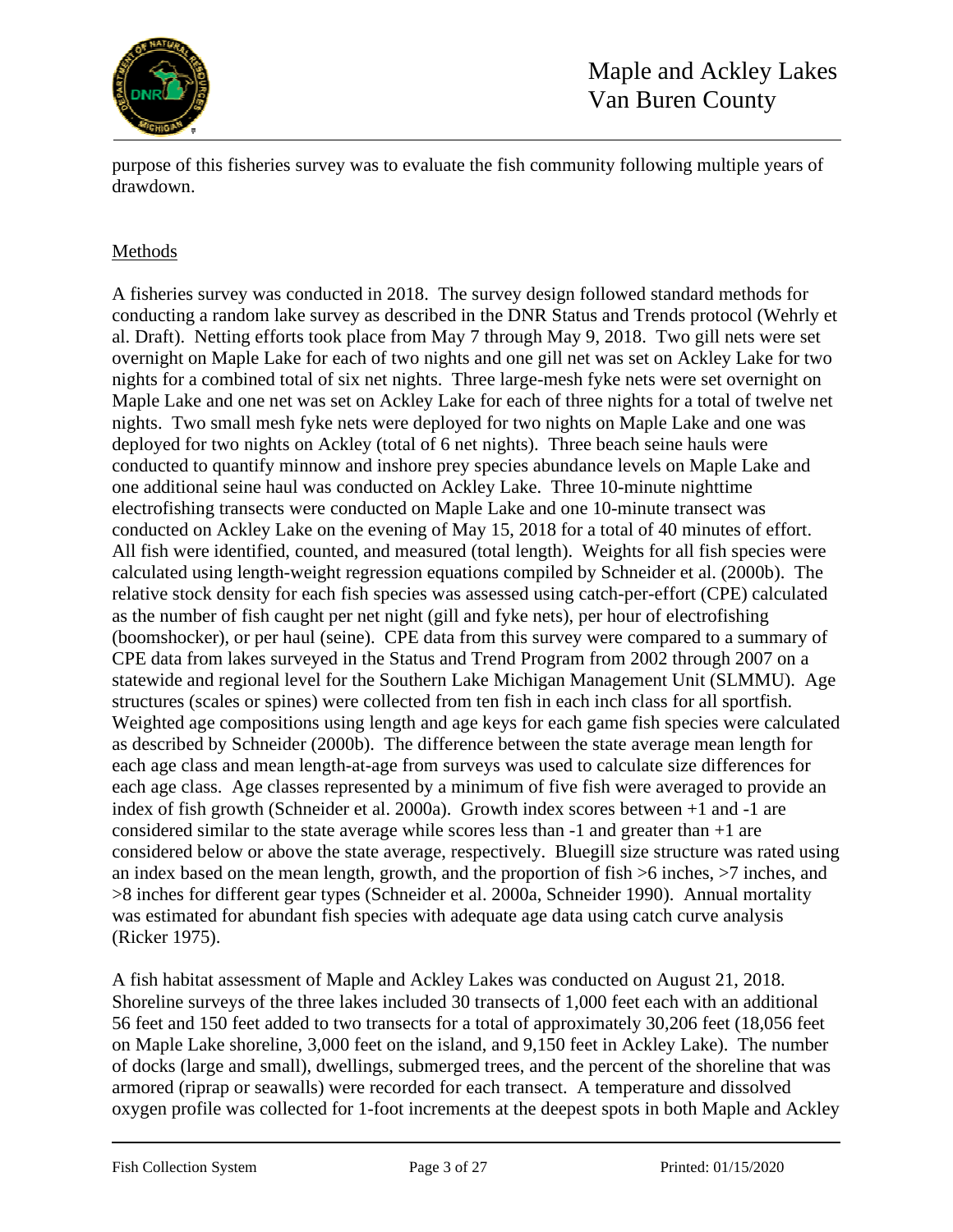

Lake. Detailed methods for limnological, shoreline, and fish sampling can be found in Wehrly et al. (Draft).

## Results

A temperature and dissolved oxygen profile was conducted to a depth of 12 feet on both Maple and Ackley Lakes. Light could penetrate to the bottom of both lakes with Secchi depths of 11 feet and 8 feet respectively and light penetration to twice the Secchi depths. Neither lake was strongly stratified. Water temperatures varied from 74.8 F at the surface in Maple Lake to 70.7 F at the bottom, and 77.9 F at the surface in Ackley Lake to 75.4 F at the bottom (Figure 1). The water was well oxygenated at all depths. A total of 30,206 feet of shoreline was surveyed between Maple and Ackley Lake. The density of docks was 6.9 docks per 1,000 feet of shoreline. Dock density was similar between Ackley and Maple Lake with a density of 6.7 docks per 1,000 feet and 7.0 docks per 1,000 feet respectively. The densities were slightly above the median for SLMMU lakes (5.3 docks per 1,000 feet) and above the  $75<sup>th</sup>$  percentile for statewide lakes (5.9 docks per 1,000 feet). The density of dwelling followed a similar pattern with density of 7.3 dwellings per 1,000 feet of shoreline. Ackley had a higher density of houses at 8.9 per 1,000 feet of shoreline compared to Maple Lake at 7.0 per 1,000 feet of shoreline. Dwelling density was close to the  $75<sup>th</sup>$  percentile for SLMMU lakes (8.2 per 1,000 feet of shoreline) and above the  $75<sup>th</sup>$  percentile for statewide lakes (5.9 per 1,000 feet of shoreline). The average percent of the shoreline that was armored on both lakes was 79.6% with Ackley being lower (67.0%) than Maple Lake (86.7%). The armoring is well above the  $75<sup>th</sup>$  percentile for lakes in SLMMU (46.7%) and statewide (31.3%). The density of submerged trees along the Maple and Ackley Lake shoreline averaged 8.1 logs per 1,000 feet of shoreline with Ackley Lake being slightly higher at 8.7 per 1,000 feet of shoreline compared to Maple Lake at 7.8 per 1,000 feet of shoreline. Wood density was well above the 75<sup>th</sup> percentile of SLMMU (2.8 per 1,000 feet of shoreline) and statewide lakes (5.7 per 1,000 feet of shoreline).

A total of 3,444 fish were collected across all gears in Maple and Ackley Lakes for a total of 687 pounds (Table 2). Minnows were abundant in small mesh fyke nets and seines with Blacknose Shiner being the most abundant species captured across gears (1,146 fish) along with high numbers of Bluntnose Minnow ( $n = 641$ ). White Suckers were also common with 76 fish caught across gears ranging from 8 to 22 inches. Few Common Carp were collected  $(n = 5)$  ranging from 18 to 26 inches. Snapping, Eastern Spiny Softshell, Map, Painted, and Musk Turtles were also captured in fyke nets.

Bluegill was the second most abundant species caught across gears ( $n = 1,106$ ) making up 32% of total catch by numbers and 23% by weight. Bluegill ranged from 1 to 9 inches with a mean length of 4.6 inches. Fish over 6 inches made up 45% of the total catch for Bluegill resulting in an abundance of fish of the preferred size for harvest. Fish age 1-9 were captured and on average grew to 6 inches by age 3 or 4. The mean growth index was +0.6. Length-at-age was above the state average for Bluegill ages 3 and older (Figure 2). The population size structure was rated as excellent/superior from large mesh fyke net data, satisfactory from electrofishing data, and good based on growth index. CPE from large mesh fyke nets for Bluegill was 38.2 fish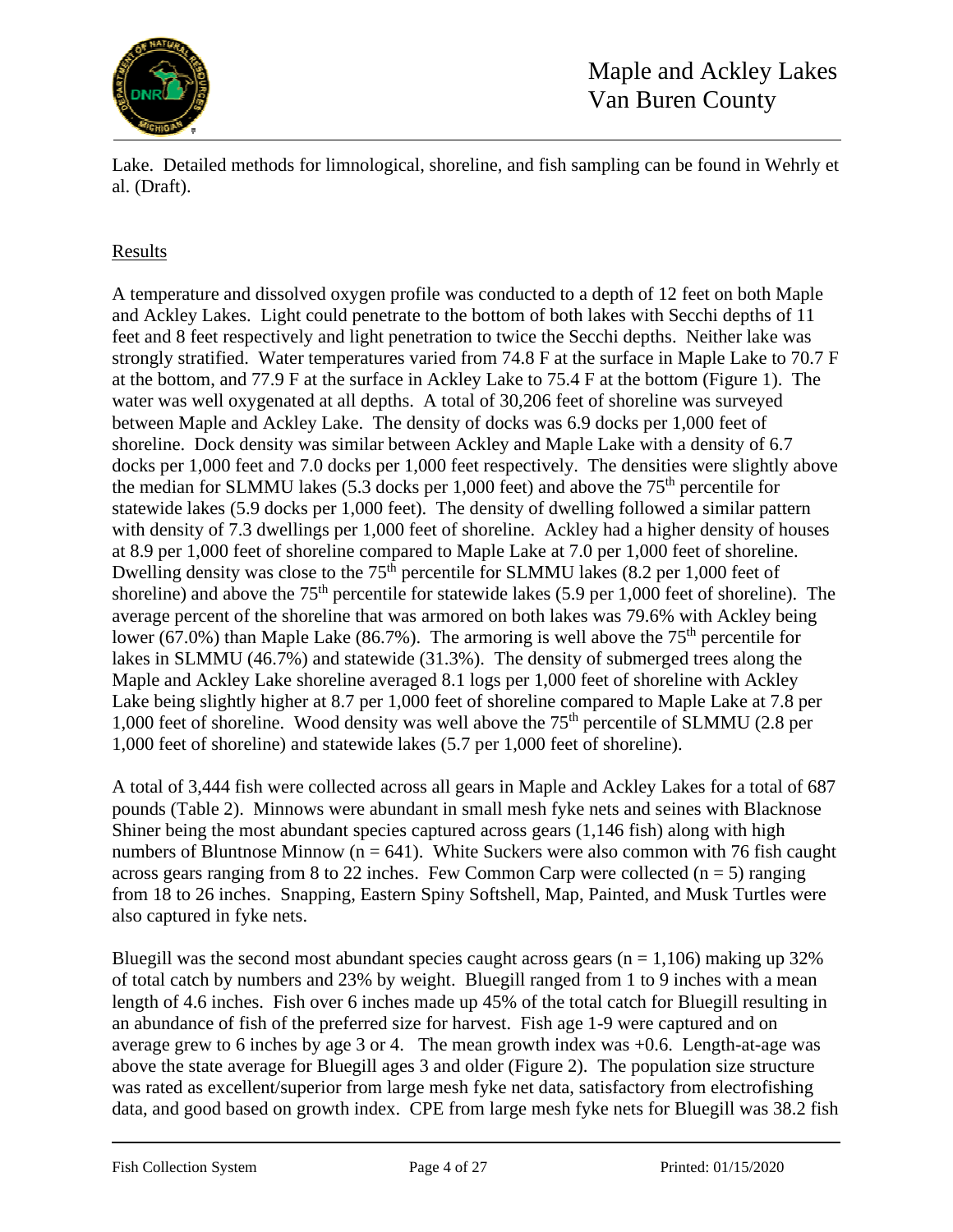

per net night across lakes, with Ackley Lake CPE being much lower at 8.3 per net night compared to Maple Lake at 48.1 per net night. The mean Maple-Ackley CPE was slightly above the  $25<sup>th</sup>$  percentile for SLMMU lakes (29.3 per net night) and above the statewide median (26.0) per net night).

Age-1 fish made up 37% of the total Bluegill catch across lakes representing a large year class from the 2017 cohort (Figure 3). Small mesh fyke nets captured a high number of 1-inch Bluegill on Ackley Lake ( $n = 325$ ). These fish made up 43% of all Bluegill captured in Maple and Ackley Lakes and 81% of those captured on Ackley Lake. CPE for Bluegill in small mesh fykes was 66.0 fish per acre (18.3 in Maple and 161.5 in Ackley) which is between the median (56.5 per net night) and the  $75<sup>th</sup>$  percentile (107.8 per net night) for SLMMU lakes and above the statewide 75<sup>th</sup> percentile (64.3 per net night). The age 3 year class (mean length = 5.0 inches) appears to be poorly represented and both age 4 and age 5 fish were more abundant. The age-4 year class recruited particularly well and averaged 7.4 inches and age 5 fish averaged 8.0 inches. The 7-inch size class made up 14% of all Bluegill caught and if the high number of 1-inch fish are excluded, 7-inch fish made up 43% of Bluegill captured. Annual mortality rate was estimated at 67% (Figure 4) and was in the middle of the range reported in other studies (59 to 87%; Coble 1998; Crawford and Allen 2006). This annual mortality rate resulted in few fish being captured that were older than age 5 (Figure 5). However, growth rates were high enough that age 4 and 5 fish produce a quality fishery with average sizes of 7.4 and 8.0 inches respectively.

A total of 109 Yellow Perch were captured in the 2018 survey that averaged 8.7 inches and ranged from 3 to 12 inches. Mean lengths were similar between lakes with Maple Lake being slightly higher (8.9 inches) than Ackley Lake (8.2 inches). CPE from gill nets was 5 fish per net night with Ackley Lake having a higher catch rate (6.5 per net night) than Maple Lake (4.3 per net night). The catch rate was relatively high being between the median and  $75<sup>th</sup>$  percentile for SLMMU (2.9 and 6.2 per net night respectively) and higher than the  $75<sup>th</sup>$  percentile for statewide lakes (4.9 per net night). Yellow perch exhibited average growth with an index score of +0.7, and mean length at age was slightly higher than the state average for all age classes captured (Figure 6). Yellow Perch abundance was evenly distributed among size classes 6 inches and greater (Figure 7). Yellow Perch size structure was excellent with good numbers of large fish. Yellow Perch greater than 8 inches made up 62% of the total catch and fish over 10 inches made up 34%. Few other panfish were collected with only 32 Pumpkinseed, 15 Black Crappie, 56 Warmouth, 6 Hybrid Sunfish, and 1 Rock Bass captured.

Largemouth Bass were the most abundant predators in Maple and Ackley Lakes. A total of 112 Largemouth Bass were collected across gears with a mean length of 10.6 inches and a range from 3 to 18 inches. CPE from nighttime electrofishing was 128 fish per hour which is close to the  $75<sup>th</sup>$  percentile for SLMMU lakes (144 per hour) and above the  $75<sup>th</sup>$  percentile for statewide lakes (94 per hour). CPE was higher on Ackley Lake at 162 per hour compared to Maple Lake at 116 per hour. Growth rates were average with an index score of +0.2. Fish age 1 to 10 were captured. Annual mortality was estimated at 35.6% which is quite low compared to the range reported by Allen et al. (2008) for North American Largemouth Bass populations. Only 8% of the fish caught were greater than 14 inches (Figure 8). There was a strong year class of age 2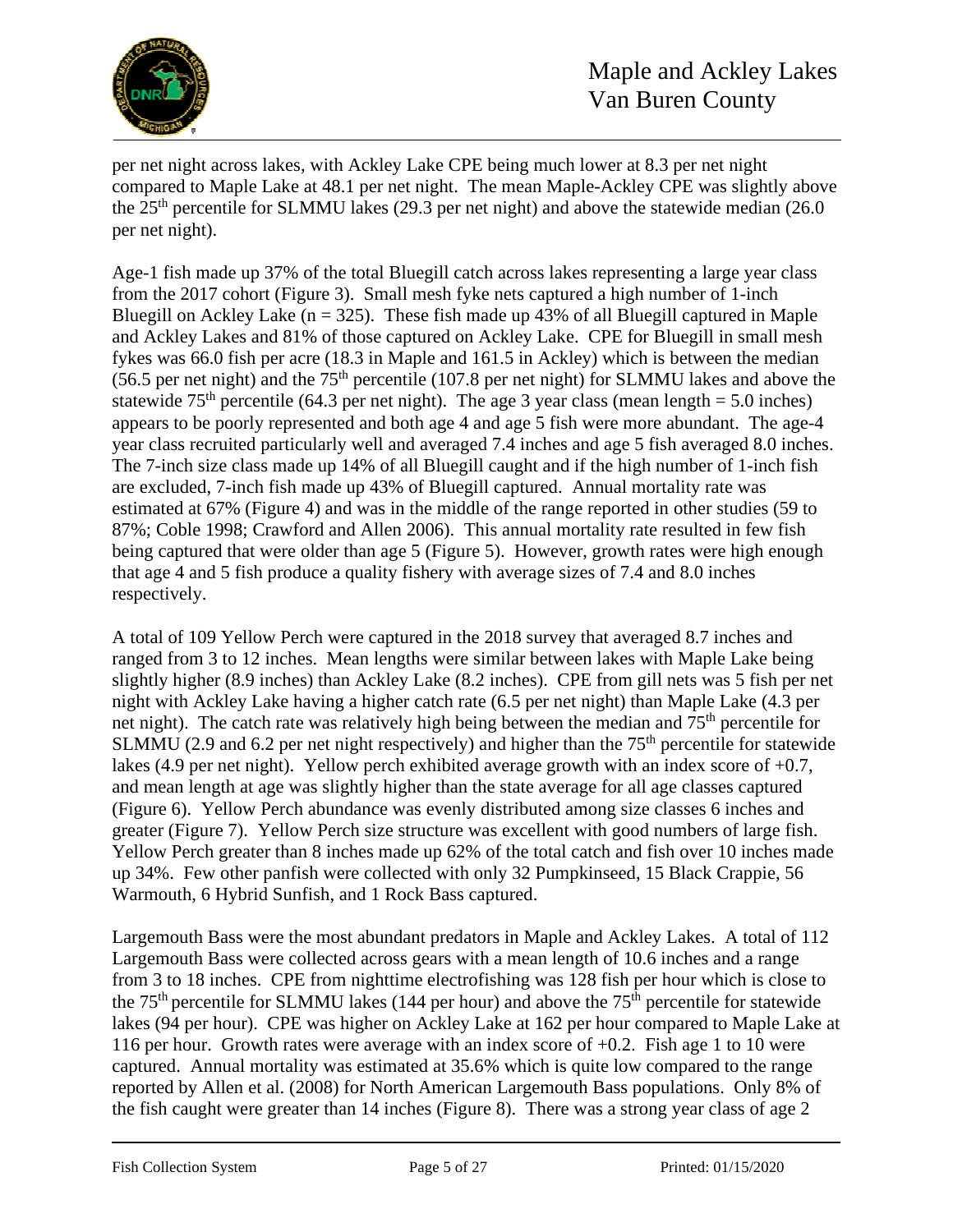

fish averaging 7.9 inches that was present in both lakes. Most of the bass larger than 10 inches were captured in Maple Lake. No Smallmouth Bass were collected or observed.

Northern Pike were also captured in low numbers  $(n = 8)$  during the 2018 survey. Fish ranged from an age-2 fish of 17 inches in length to an age-9 fish of 35 inches in length and averaged 27 inches. Because the sample size was so low, growth index scores could not be calculated. Lengths of captured fish generally were very close to the statewide average length-at-age. This is the first time Northern Pike have been collected in Maple Lake since the 1962 survey when 4 fish under 24 inches were caught. No Northern Pike were captured in the 1975, 1991, or 1995 surveys.

Largemouth Bass and Northern Pike were the only predators captured. These species made up 18% of the total fish biomass. Predators typically make up 20-50% of the biomass in lakes with desirable fish communities (Schneider 2000a). Thus, the predator:prey ratio in Maple and Ackley Lakes appears to be skewed towards prey. No Walleye were captured in any gear despite extensive stocking.

#### Discussion

Maple and Ackley Lakes were not thermally stratified and likely do not stratify due to the shallow profile of the lakes and the short residence time. The water was well oxygenated to the bottom but was also warm throughout the water column limiting the fishery to warmwater and transitional species (Lyons et al. 2009). Although the density of dwellings and docks were near the SLMMU median, armoring was very extensive and well above the 75<sup>th</sup> percentile. Armoring may be more prevalent due to the maintained flow in Maple Lake or a result of past water level manipulations and increased erosion. Despite the extensive shoreline armoring, submerged wood was abundant in the littoral zone. Submerged wood creates excellent fish habitat and riparian landowners should be encouraged not to remove wood. Drawdowns give riparian landowners an opportunity to "clean" their shorelines. Removing trash promotes good lake health, but it is encouraging to note this has not resulted in widespread removal of wood.

The Bluegill population in Maple and Ackley Lakes is growing well and there are good numbers of fish over 7 inches available for harvest. The fishery is supported primarily by a strong year class of fish from 2014 that are averaging over 7 inches in length. As frequently observed in other Bluegill populations, a combination of natural mortality and sport fishing harvest has resulted in low densities of age 6 and older fish. Growth rates are good and younger fish should readily recruit to the preferred harvest size annually. There is some concern that the age-2 and -3 cohorts are less abundant than the age-4 cohort. This could indicate that fewer fish will recruit to the fishery in future years and the fishery will decline as the 2014 cohort is subjected to the higher mortality rate (i.e., fishing mortality added to natural mortality). Ackley Lake has a lower overall abundance of Bluegill compared to Maple Lake, but a high density of age-1 fish. Ackley Lake may be providing critical spawning and nursery habitat for both lakes. Although there were fewer large Bluegill in Ackley Lake, fish up to 8 inches were captured and available for harvest.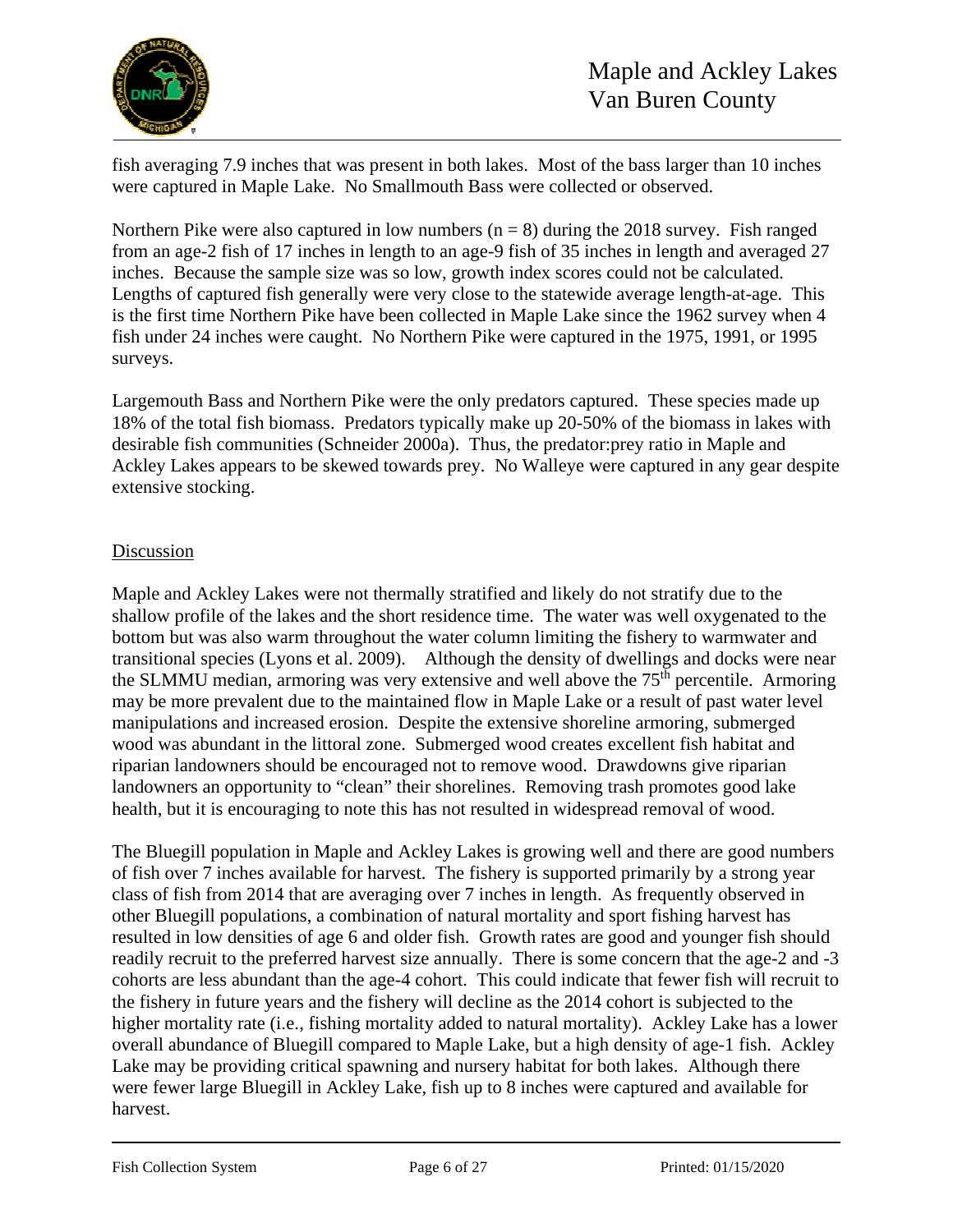

The high abundance of age 1 Bluegill suggests good recruitment from the 2017-year class. Bluegill from Ackley Lake in particular contributed to this year class. Bluegill recruitment is often variable and tied to a suite of environmental conditions, predator prey interactions, and human-induced impacts. Two unique occurrences during the 2017-2018 fall and winter could have influenced survival of young-of-year Bluegill. The Briggs Dam failure occurred in fall of 2017 resulting in the release of water and sediment into Maple Lake. The dam failure resulted in the halt of the winter drawdown of Maple Lake and Maple and Ackley Lakes remained at full pool throughout the winter. There is some concern that drawdowns can impact survival of young-of-year and juvenile fish as they are displaced from nearshore habitats that serve as refuge from predators (Hulsey 1957; Lantz et al. 1967; Groen and Schroeder 1978). We also observed a huge year class in 2014 followed by poor year classes in 2015 and 2016. It is unclear what is driving recruitment success in Maple and Ackley Lakes, but it is worth noting that the 2014 cohort was the last year class to overwinter prior to initiation of drawdown activities. Both 2015 and 2016 young-of-year fish were subjected to drawdowns during the first winter of life and the strong year class from 2017 was not. If drawdowns are to continue on Maple and Ackley Lakes, the Bluegill fishery should be monitored to ensure populations are not impacted. The fishery is supported by a few critical year-classes and mortality rates of older fish are high. It is likely that if densities of Bluegill become low, strong year classes will replace them, but if artificial conditions are limiting recruitment success there could be longer term impacts. When considering drawdowns, the benefits need to be demonstrated in order to justify the risk to the fishery.

The Yellow Perch fishery in Maple and Ackley Lakes is excellent. There were good numbers of large fish captured in the 2018 survey. A majority of fish caught were over 8 inches, and a third were over 10 inches which is considered the preferred size for harvest (Willis et. al 1993; Gabelhouse 1984). The largest Yellow Perch captured was 12.5 inches which is considered memorable size.

Largemouth Bass produce an average fishery on Maple and Ackley Lakes. Although large fish are not abundant, there are acceptable numbers of legal fish  $(> 14$  inches) available to anglers. Catch rates and growth rates were average. The fishery has room to expand as prey fish are abundant. Predator populations are low density in Maple and Ackley Lake. Available habitat is most likely a limiting factor. Ackley Lake appears to provide important spawning and refuge habitat as catch rates of younger fish were highest there. Larger fish may migrate to Maple Lake due to habitat needs or may out-migrate when water levels recede in the winter. There is a large year class from the age-2 cohort averaging 7.9 inches. This year class corresponds with 2016, the first year following the initiation of the drawdown. Despite high abundances (and potential competition) in this year class, mean length is well above the statewide average of 7.1 inches for age-2 fish. This large year class of Largemouth Bass likely contributed to the low recruitment of Bluegill due to high levels of predation. Overwinter, Bluegill were likely more vulnerable to predation due to displacement from shoreline habitat as a result of the drawdown. Largemouth Bass populations benefited from the available prey resulting in high survival through winter which is a bottleneck for Largemouth Bass populations (Miranda and Hubbard 1994; Garvey et al. 1998; Post et al. 1998).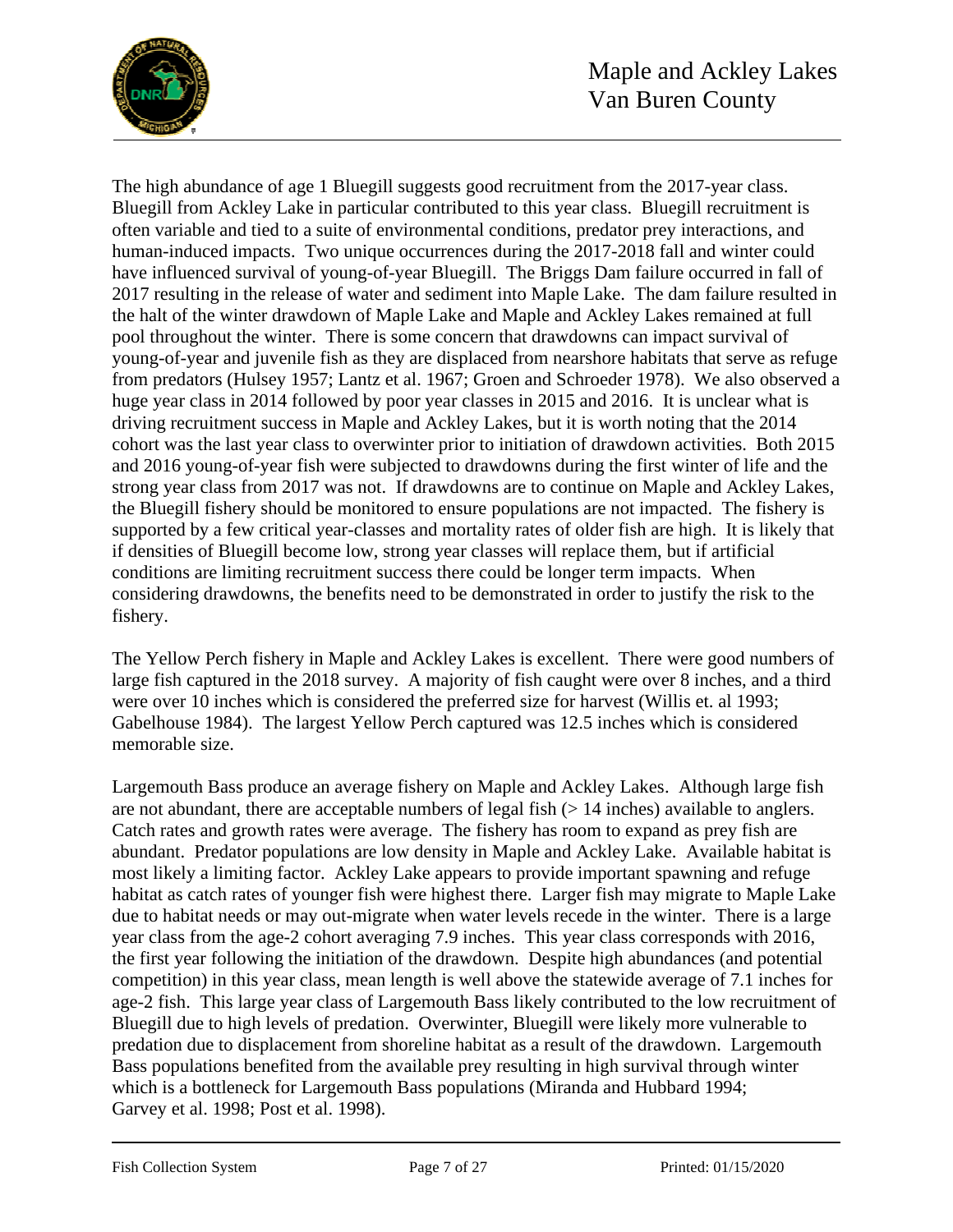

Northern Pike make up a low-density fishery with average growth. More fish were caught in the 2018 survey than in past surveys indicating that the population could be growing. Northern Pike should do well in Maple and Ackley Lakes because there is plenty of available prey including large-bodied White Sucker. However, Northern Pike optimal temperature range for juvenile and adult growth is 66 F to 70 F (Casselman 1978) and habitat is limited during periods of high temperature (Headrick and Carline 1993). Cool water within the optimal range for pike is not available in Maple and Ackley Lakes in late summer. Northern Pike also rely on shallow vegetated habitat and wetlands immediately after ice out for spawning. Drawdowns could result in poor recruitment of pike if this habitat is not yet inundated with water at this time. Although wetland habitat is limiting, the shallow southern end of the lake does create extensive flats that could be used for spawning.

Predators are available in low proportion compared to prey in Maple and Ackley Lakes. Often low-density predator populations do not control abundance of small prey fish resulting in high competition for resources. Bluegill stunting is often associated with low predator densities. Despite the low proportion of predators to prey, there was no evidence of Bluegill stunting in Maple and Ackley Lakes. Yearling Bluegill did make up a large portion of the population (37% of total number caught) and mean length at age was slightly below the statewide average for this year class. This may be an indication that there is some potential for competition resulting in poor growth. However, age-2 and -3 cohorts were only observed in low densities and growth rates were above average as a result.

Walleye stocking has not created a successful fishery. There is ample prey available and Walleye should not be limited by resources. Walleye have survived in Maple Lake in the past reaching advanced ages (see Dexter 1993 and 2000). However, stocked Walleye stocked in recent years either have not survived or have moved out of Maple and Ackley Lakes. Maple and Ackley Lakes do not have ideal habitat for Walleye fisheries and do not fit the general guidelines for Walleye stocking. Walleye require cool oxygenated water which usually occurs at deeper depths and this species generally does better in larger lakes. Maple and Ackley Lakes do not readily stratify resulting in warm water to the deepest part of the lake. Dam escapement can be an issue in sustaining Walleye populations in reservoirs (Walburg 1971, Weber et al. 2013). Escapement can be accelerated by drawing down reservoirs, especially when they are shallow resulting in poor critical winter depth. Walleye may be moving downstream into the South Branch Paw Paw River.

We could consider stocking fall fingerlings in Maple Lake. These fish are stocked at a larger size (6-8 inches) and are large enough to increase survival due to reduced predation (Santucci and Wahl 1993). Fall fingerling Walleye are much more expensive to produce than spring fingerlings due to the extended rearing period and shifting to minnow prey (which have to be reared or purchased) at larger sizes. Production of fall fingerlings is limited in SLMMU and the potential of successful stocking of fall fingerlings in Maple and Ackley Lakes is low.

Vegetation management has been challenging for the Village of Paw Paw and the Maple Lake and Ackley Lake Associations. These lakes are typical reservoir systems that are shallow and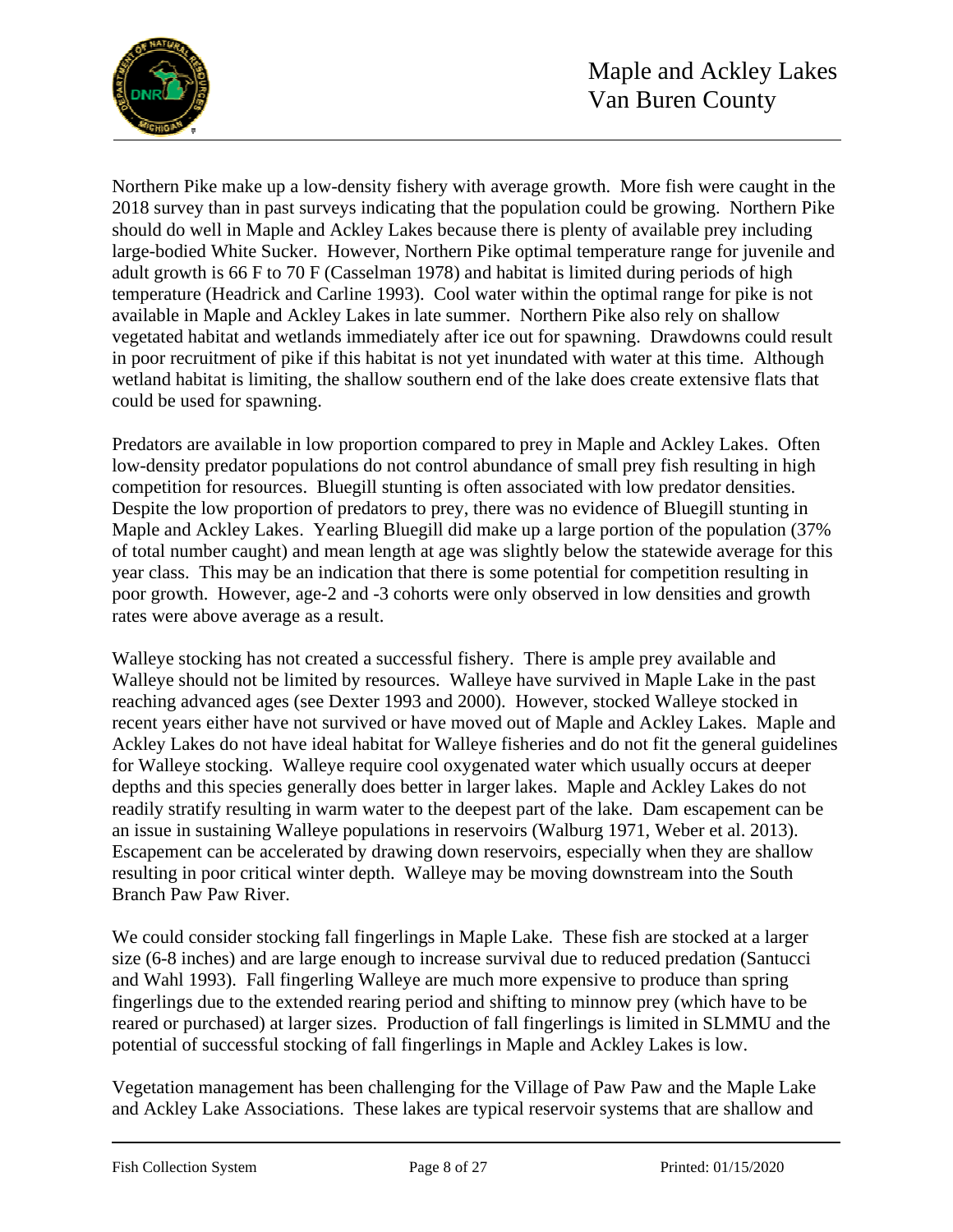

# Maple and Ackley Lakes Van Buren County

eutrophic with continuously accumulating sediment. Vegetation can be especially difficult in the headwater of a reservoir as this is the area where organic sediments settle out resulting in a shallow productive flat. Despite high densities of vegetation potentially impeding recreation, native vegetation is important for fish habitat and macroinvertebrates. All undeveloped shorelines and vegetated littoral zones are important to fish for spawning, nursery, and feeding and native weed treatments should be limited in these areas. Any removal of aquatic vegetation should preserve 60 to 80% of the native aquatic plants in a water body (see DNR Fisheries policy 02.02.014). In addition, it is important to maintain vegetation in a minimum of 20% of the littoral zone. Research on invasive vegetation suggests disturbance of native vegetation increases the potential for invasion as invasive species recolonize rapidly and outcompete native vegetation (Capers et al 2007, Smith et al 2004, Hobbs 1989, Hobbs and Huenneke 1992). Starry Stonewort is an aggressive invasive algae species present in Maple and Ackley Lakes and chemical treatment is one of the few techniques that have shown promise in preventing its spread. However, success with chemical treatments has been variable. Areas with extensive Starry Stonewort infestations should be treated using targeted treatment and care should be used to prevent impacting native vegetation. Starry Stonewort can expand in areas where native vegetation is removed as it establishes quickly. Chara was listed as the predominant vegetation type in Maple and Ackley Lakes in 1991 and 1995. Chara is a native algae species and is often treated as a nuisance species. There is a risk that Starry Stonewort can colonize areas where Chara densities have been decreased by treatment. Eurasian Water Milfoil is heavily treated using herbicides in Maple and Ackley Lakes. Mechanical harvesting of vegetation allows for increased open water but is very short lived as vegetation regrows quickly. Mechanical harvesting of Eurasian Water Milfoil is not advised as this species can reproduce and spread by segmenting. Cutting Eurasian Water Milfoil can lead to the spread to new parts of a lake. Management plans should evaluate potential spread of invasive species and impact on fish habitat if considering treating native vegetation.

Copper-based chemicals have been used to treat vegetation in Maple and Ackley Lakes. DNR Fisheries strongly recommends against using copper prior to July 1 to prevent impacting spawning fish. There are permit restrictions that do not allow for applying chemicals onto spawning fish. However, identifying spawning locations can be difficult during application especially when applying to large areas. Copper is a fish irritant and fish will leave the nesting area when chemicals are applied (Giattina et al. 1982; Hartwell et al. 1989; Van Genderen et al. 2016). This results in disrupting nest guarding and egg mortality resulting in failed reproduction similar to angling off the nest (see Diana et al. 2012) but on a much larger spatial scale. Nesting fish are highly stressed and chemical application can contribute to stress. Fish kills are often observed during spawning and several recent fish kills in southwest Michigan occurred shortly after application of copper-based herbicides. We encourage lake management organizations to consider potential impacts to fish and fish habitat in addition to the recreational use of the lake when making vegetation management decisions. DNR Fisheries can assist in evaluating treatment plans proposed by private companies and provide feedback to lake associations.

Winter drawdowns have been sparsely utilized in Michigan as an attempt to reduce vegetation densities and biomass. Drawdowns have been demonstrated to reduce inshore density and biomass of vegetation in some studies but pose a risk to the ecological integrity of littoral zones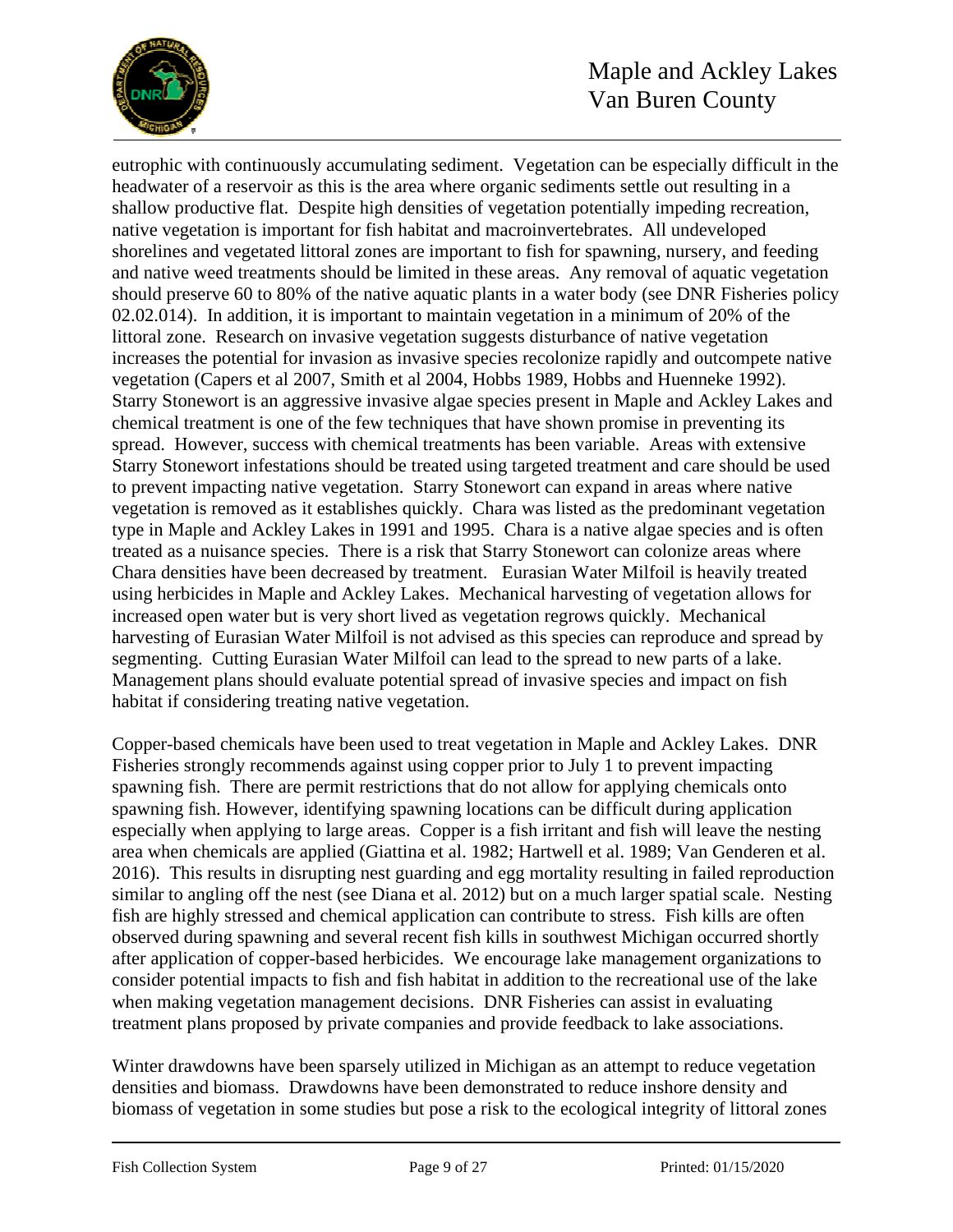

(see review by Carmignani and Roy 2017). The use of drawdowns should be carefully monitored, and the benefits must be demonstrated to warrant the risk from artificial manipulation. Winter drawdowns impact beneficial native vegetation as well as invasive species. Nutrient and sediment release, algal blooms, and low dissolved oxygen levels often result from drawdowns and human users are often dissatisfied due to access and aesthetic issues (Cooke 1980). Reducing the biomass of vegetation can result in shifts to an algae-dominated system as nutrients are no longer processed by vegetation resulting in poor water quality (Blindow 1992). Invertebrates are also impacted by winter drawdowns by reducing species richness and species composition as littoral communities shift towards tolerant species (Kraft 1988; Aroviita and Hämäläinen 2008; White et al. 2011). There must be derived benefit to drawdowns on Maple and Ackley Lakes to justify risking the ecological integrity of the lakes.

Lake monitoring has been conducted as part of the EGLE permit for drawdowns. Vegetation, invertebrate communities, water chemistry, dissolved oxygen, and spawning habitat were monitored during 2015 through 2019 (Jermalowicz-Jones 2019). Fall vegetation surveys were conducted in 2015 (pre-drawdown) and 2018 (a non-drawdown fall but following 2015 and 2016 drawdowns). Eurasian Water Milfoil comprised 31.5% in fall of 2015 and 10.5% in 2018 in Maple Lake demonstrating a decrease in total cover. Starry Stonewort increased from 1.1% to 11.9% from fall of 2015 to 2018 respectively. Ackley Lake had low densities for both species (<2% cover). Spring surveys were also conducted but are not good indicators of density for these species. Chemical treatment of vegetation continued during drawdown and non-drawdown years on both lakes (Table 3 and 4). The acreage treated and amount of chemicals remained the same or even increased since 2015 on both lakes. In 2018, the largest total area of Maple and Ackley Lakes was treated with chemicals compared to the previous 5 years. This at least confounds results and chemical treatment may have been a major factor in decreased Eurasian Water Milfoil coverage. Drawdowns have not reduced the use of chemical treatments or (presumably) the monetary costs of vegetation control. Fish spawning habitat area and macroinvertebrate density and diversity showed some declines. Maple Lake macroinvertebrate index of biotic integrity (IBI) scores dropped from 24 (excellent) to 19 (fair), the number of taxa decreased from 17 to 10 from 2015 through 2019, and species composition shifted toward Chironomids (Jermalowicz-Jones 2019). Ackley Lake IBI scores dropped from 24 (excellent) to 22 (good) with the number of taxa decreasing from 16 to 11. Late and early season boat access have been impacted as well as the quality of ice fishing due to low lake levels in winter. The benefits of drawdown have not been demonstrated, the use of chemical treatment remains high, and there are indications of potential impacts to fish and invertebrates in Maple and Ackley Lakes.

#### Management Direction

We will discontinue Walleye stocking in Maple Lake. Walleye have been stocked for decades with little success. No stocked Walleye were observed in the 2018 survey. Maple Lake does not fit the profile of a lake where Walleye stocking is encouraged. Fall fingerlings may improve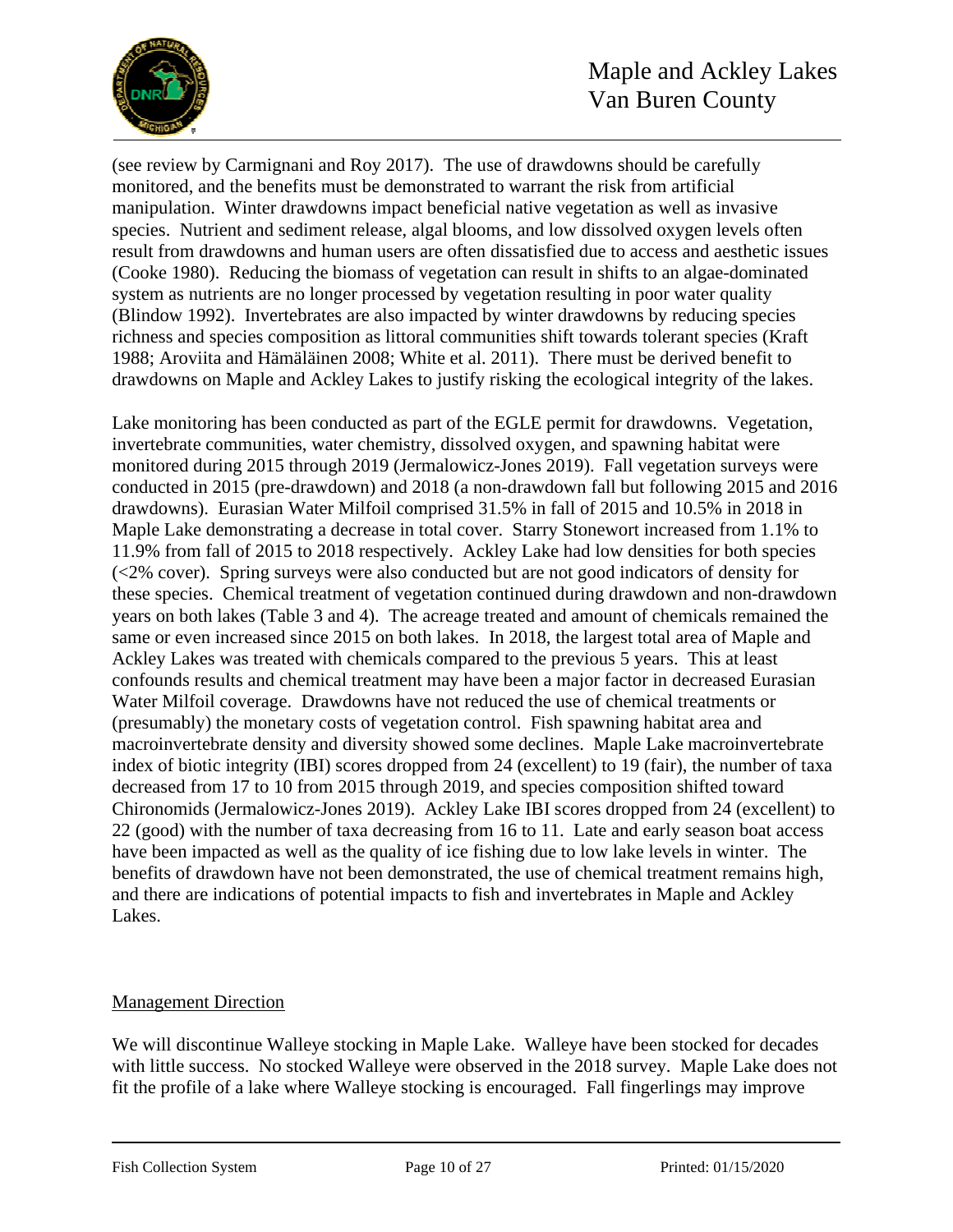

survival but are not available for stocking at this time. We would not be opposed to issuing a stocking permit if private parties were interested in Walleye stocking.

We will support activities focused on reducing sediment loading of Briggs Pond and Maple and Ackley Lakes. We continue to work with the Southwest Michigan Planning Commission to implement the Paw Paw River Watershed Management Plan. Activities will include identifying critical sources of sediment and promoting best management practices in the watershed upstream of the lakes.

DNR Fisheries does not recommend continued winter drawdowns on Maple and Ackley Lakes. There is little evidence the drawdowns are reducing vegetation densities, chemical treatments have not been reduced as a result of drawdowns, native vegetation is being impacted, and there are indications of biological impacts to fish, invertebrates, and habitat as well as impaired use of the resource. Fisheries Division staff are willing to review proposed future actions and provide input to the Village of Paw Paw and the Maple and Ackley Lake Associations regarding vegetation management and control.

## References

Allen, M.S., C.J. Walters, and R. Myers. 2008. Temporal Trends in Largemouth Bass Mortality, with Fishery Implications. North American Journal of Fisheries Management 28:418-427.

Aroviita J., Hämäläinen H. 2008. The impact of water-level regulation on littoral macroinvertebrate assemblages in boreal lakes. Hydrobiologia 613:45–56.

Blindow, I. 1992. Long- and short-term dynamics of submerged macrophytes in two shallow eutrophic lakes. Freshwater Biology. 28:15–27.

Carmignani, J.R. and A.H. Roy. 2017. Ecological impacts of winter water level drawdowns on lake littoral zones: a review. Aquatic Sciences. 79: 803.

Capers, R.S., Selsky, R., Bugbee, G.J. and White, J.C. 2007. Aquatic plant community invasibility and scale‐dependent patterns in native and invasive species richness. Ecology, 88: 3135-3143.

Casselman, J.M. 1978. Effects of environmental factors on growth, survival, and exploitation of northern pike. Am. Fish. Soc. Spec. Publ. 11: 114-128.

Coble, D.W. 1998. Effects of angling on bluegill populations: management implications. North American Journal of Fisheries Management 8: 277-283.

Cooke, G.D. 1980. Lake level drawdown as a macrophyte control technique. Water Resour Bull 16:317–322.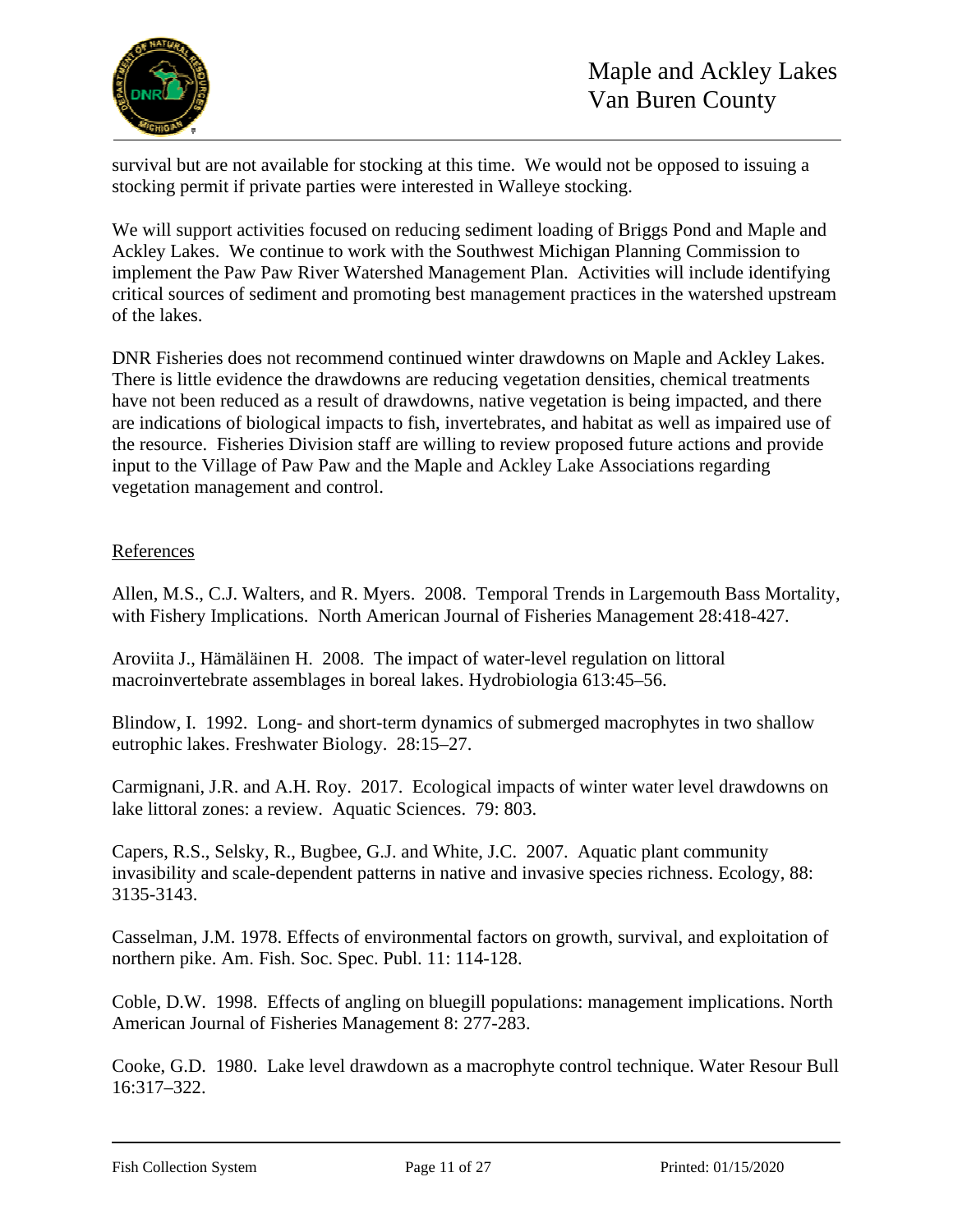

Crawford, S. and Allen, M.S. 2006. Fishing and natural mortality of bluegills and redear sunfish at Lake Panasoffkee, Florida: implications for size limits. North American Journal of Fisheries Management, 26: 42-51.

Dexter, J. L. Jr. 1993. Maple Lake. Michigan Department of Natural Resources, Fisheries Division. Status of the Fishery Resource Report 93-5.

Dexter, J. L. Jr. 2000. Maple Lake. Michigan Department of Natural Resources, Fisheries Division. Status of the Fishery Resource Report 2000-10.

Diana, M.J, A.L. Larsen, M.J. Siepker, and D.H. Wahl. 2012. Effects of Tournament Compared with Catch and Release Angling on Nest Abandonment of Largemouth Bass, North American Journal of Fisheries Management. 32: 832-837.

Gabelhouse, D.W. Jr. 1984. A length categorization system to assess fish stocks. North American Journal of Fisheries Management. 4: 273-285.

Garvey, J. E., R. A. Wright, and R. A. Stein. 1998. Overwinter growth and survival of age-0 largemouth bass (Micropterus salmoides): revisiting the role of body size. Canadian Journal of Fisheries and Aquatic Sciences. 55: 2414–2424.

Giattina, J. D., R. R. Garton, and D. G. Stevens. 1982. Avoidance of copper and nickel by Rainbow Trout as monitored by a computer-based data acquisition system. Transactions of the American Fisheries Society 111:491-504.

Groen CL, Schroeder TA (1978) Effects of water level management on Walleye and other coolwater fishes in Kansas reservoirs. Am Fish Soc Spec Publ 11:278–283

Hartwell, S. I., J. H. Jin, D. S. Cherry, and J. Cairns, Jr. 1989. Toxicity versus avoidance response of golden shiner, *Notemigonus crysoleucas*, to five metals. Journal of Fish Biology 35:447-456.

Headrick, M.R. and R.F. Carline. 1993. vRestricted summer habitat and growth of northern pike in two southern Ohio impoundments. Transactions of the American Fisheries Society 122: 228- 236.

Hobbs, R.J., 1989. The nature and effects of disturbance relative to invasions. In: Drak, J.A., Mooney, H.A., di Castri, F., Groves, R.H., Kruger, F.J., Rejmanek, M., Williamson, M. (Eds.), Biological Invasion: A Global Perspective. Wiley & Sons, Brisbane, pp. 389–405.

Hobbs, R.J., Huenneke, L.F., 1992. Disturbance, diversity, and invasion: implications for conservation. Conserv. Biol. 6, 324–337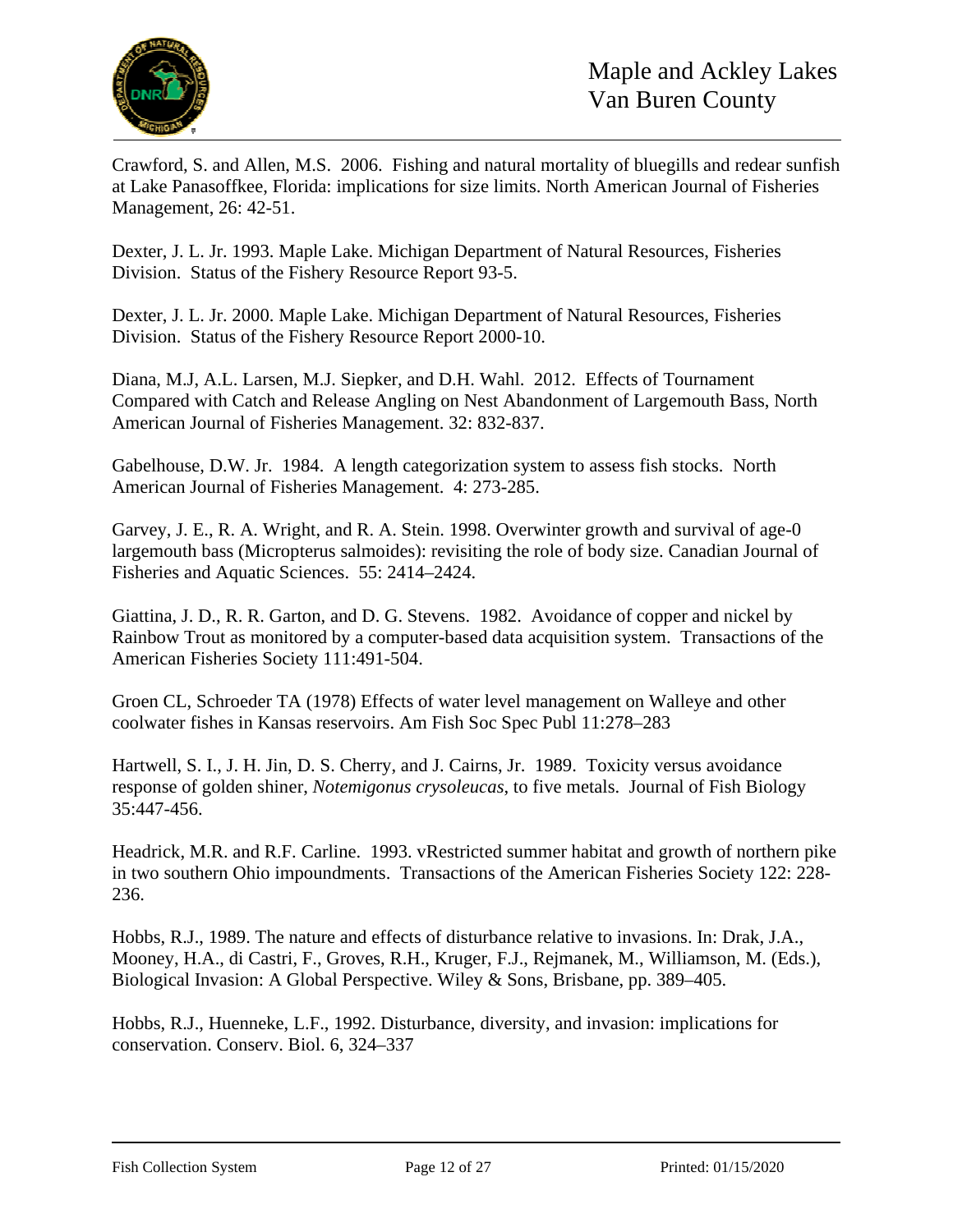

Hulsey AH. 1957. Effects of a fall and winter drawdown on a flood control lake. In: Proceedings of the annual conference southeastern association of game and fish commissioners 10:285–289

Jermalowicz-Jones, J. 2019. Lake level drawdown impacts on the sediments, benthos, select physical properties, and aquatic vegetation of Maple and Ackley Lakes, Van Buren County, Michigan. Restorative Lake Sciences, Spring Lake, Michigan.

Kraft, K.J. 1988. Effect of increased winter drawdown on benthic macroinvertebrates in Namakan Reservoir, Voyageurs National Park. National Park Service, Midwest Region, Research/Resources Management Report MWR-12.

Lantz K.E., Davis J.T., Hughes J.S., Schafer Jr. H.E. 1967. Water level fluctuation-its effects on vegetation control and fish population management. In: Proceedings of the annual conference southeastern association of game and fish commissioners 18:483–494.

Lyons, J., T. Zorn, J. Stewart, P. Seelbach, K. Wehrly, and L. Wang. 2009. Defining and characterizing coolwater streams and their fish assemblages in Michigan and Wisconsin, USA. North American Journal of Fisheries Management 29:1130-1151.

Miranda, L. E., and W. D. Hubbard. 1994. Winter survival of age-0 largemouth bass relative to size, predators, and shelter. North American Journal of Fisheries Management. 14:790–796.

Post, D. M., J. F. Kitchell, and J. R. Hodgson. 1998. Interactions among adult demography, spawning date, growth rate, predation, overwinter mortality, and the recruitment of largemouth bass in a northern lake. Canadian Journal of Fisheries and Aquatic Sciences. 55(12):2588–2600.

Ricker, W.E. 1975. Computation and interpretation of biological statistics of fish populations. Bull. Fish. Res. Bd Can., 191: 1-382.

Santucci, V.J. Jr and , D.H. Wahl. 1993. Factors Influencing Survival and Growth of Stocked Walleye (Stizostedion vitreum) in a Centrarchid-Dominated Impoundment. Canadian Journal of Fisheries and Aquatic Sciences, 50: 1548-1558.

Schneider, J.C. 1990. Classifying Bluegill populations from lake survey data. Michigan Department of Natural Resources, Fisheries Technical Report 90-10, Ann Arbor.

Schneider, J.C. 2000a. Interpreting fish population and community indices. Chapter 21 in Schneider, James C. (ed) 2000. Manual of fisheries survey methods II: with periodic updates. Michigan Department of Natural Resources, Fisheries Special Report 25, Ann Arbor.

Schneider, J.C. 2000b. Weighted average length and weighted age composition. Chapter 15 in Schneider, James C. (ed) 2000. Manual of fisheries survey methods II: with periodic updates. Michigan Department of Natural Resources, Fisheries Special Report 25, Ann Arbor.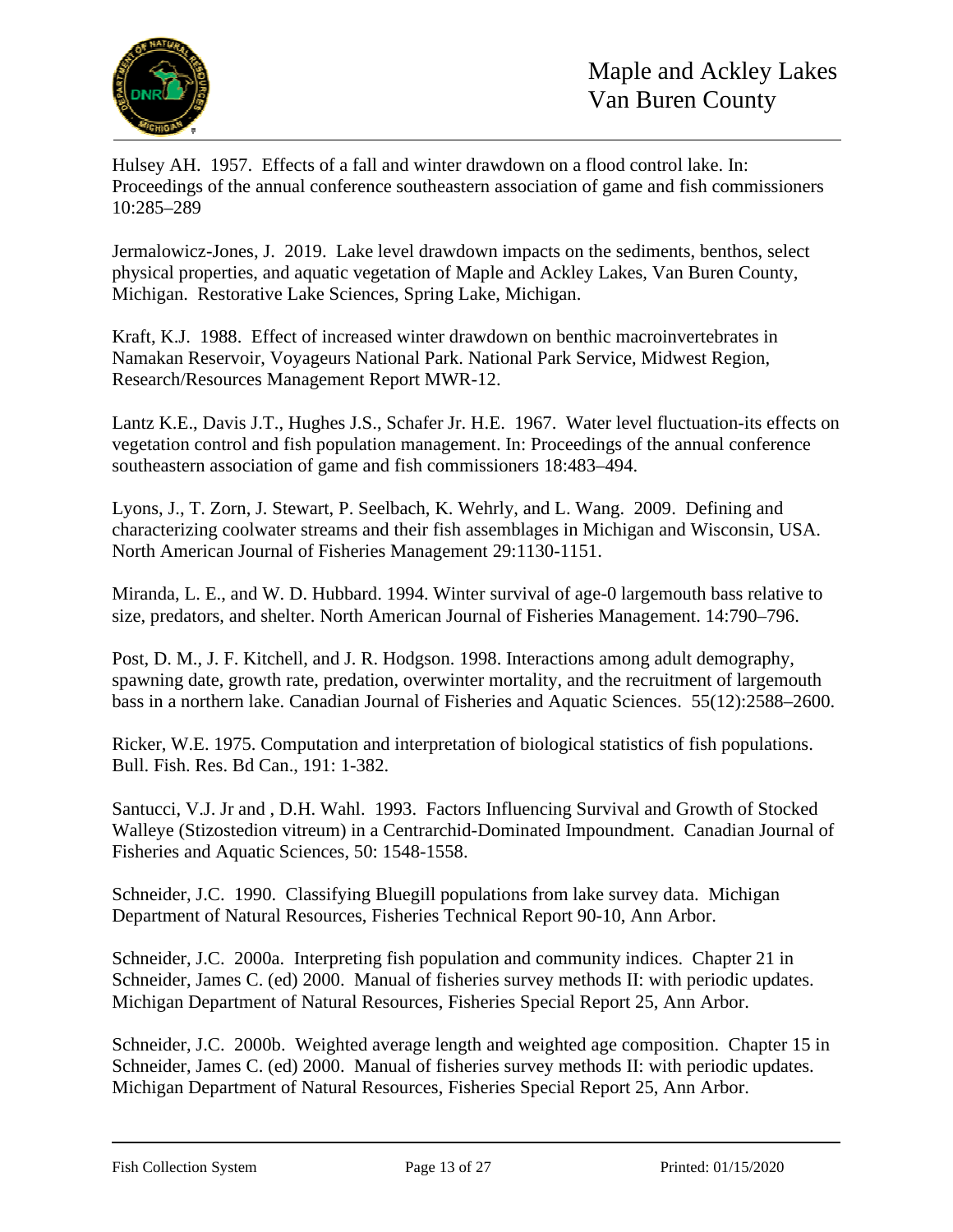

Schneider, J.C., P. W. Laarman, and H. Gowing. 2000a. Age and growth methods and state averages. Chapter 9 in Schneider, James C. (ed) 2000. Manual of fisheries survey methods II: with periodic updates. Michigan Department of Natural Resources, Fisheries Special Report 25, Ann Arbor.

Schneider, J.C., P. W. Laarman, and H. Gowing. 2000b. Length-weight relationships. Chapter 17 in Schneider, James C. (ed) 2000. Manual of fisheries survey methods II: with periodic updates. Michigan Department of Natural Resources, Fisheries Special Report 25, Ann Arbor.

Serns, S.L. 1982. Relationship of Walleye fingerling density and electrofishing catch per effort in northern Wisconsin lakes. North American Journal of Fisheries Management. 2:38-44.

Serns, S.L. 1983. Relationship between electrofishing catch per effort and density of Walleye. North American Journal of Fisheries Management. 3: 451-452.

Smith, M. D., J. C. Wilcox, T. Kelly, and A. K. Knapp. 2004. Dominance not richness determines invasibility of tallgrass prairie. Oikos 106:253–262.

Southwest Regional Planning Commission. 1978. Water quality document. St. Joseph, Michigan.

Van Genderen, E. L., D. L. Dishman, W. R. Arnold, J. W. Gorsuch, and D. J. Call. 2016. Bulletin of Environmental Contamination and Toxicology 97:11-17.

Walburg, C. H. 1971. Loss of young fish in reservoir discharge and year-class survival, Lewis and Clark Lake, Missouri River. American Fisheries Society, Special Publication 8, Bethesda, Maryland.

Weber, M. J., M. Flammang, and R. Schultz. 2013. Estimating and understanding factors related to Walleye escapement at Rathbun Reservoir, Iowa. North American Journal of Fisheries Management 33:642–651.

Wehrly, K.E., G.S. Carter, and J.E. Breck. DRAFT. Chapter XX: Inland Lake Status and Trends Program Sampling Protocols. Michigan Department of Natural Resources, Fisheries Special Report Draft, Ann Arbor.

White, M.S., Xenopoulos, M.A., Metcalfe, R.A., Somers, K.M. 2011. Water level thresholds of benthic macroinvertebrate richness, structure, and function of boreal lake stony littoral habitats. Canadian Journal of Fisheries and Aquatic Science 68:1695–1704.

Willis, D.W., B.R. Murphy, and C.S. Guy. 1993. Stock density indices: development, use, and limitations. Reviews in Fisheries Science. 1:203-222.

Ziegler, W., and J. C. Schneider. 2000. Guidelines for evaluating Walleye and muskie recruitment. Chapter 23 in Schneider, James C. (ed.) 2000. Manual of fisheries survey methods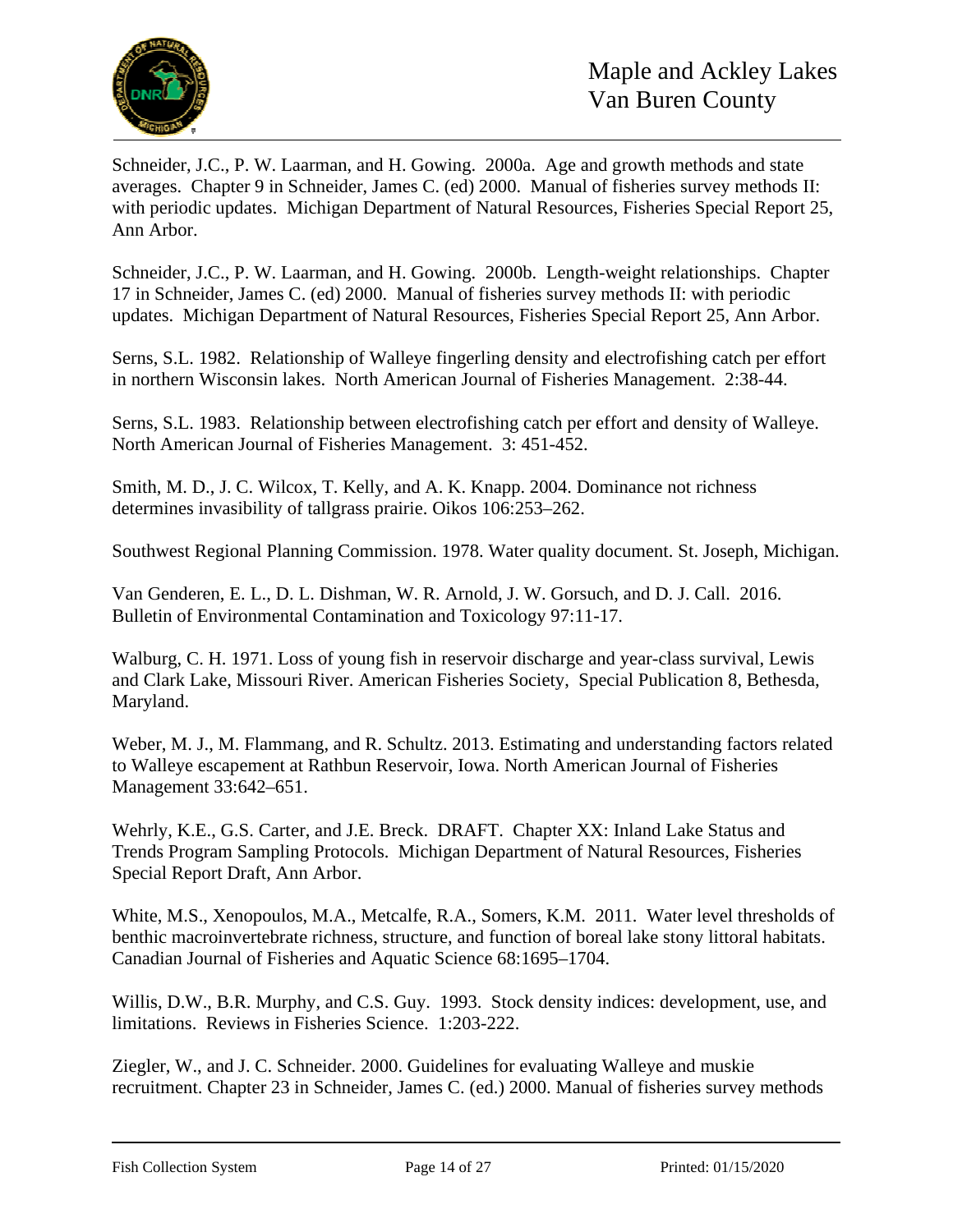

II: with periodic updates. Michigan Department of Natural Resources, Fisheries Special Report 25, Ann Arbor.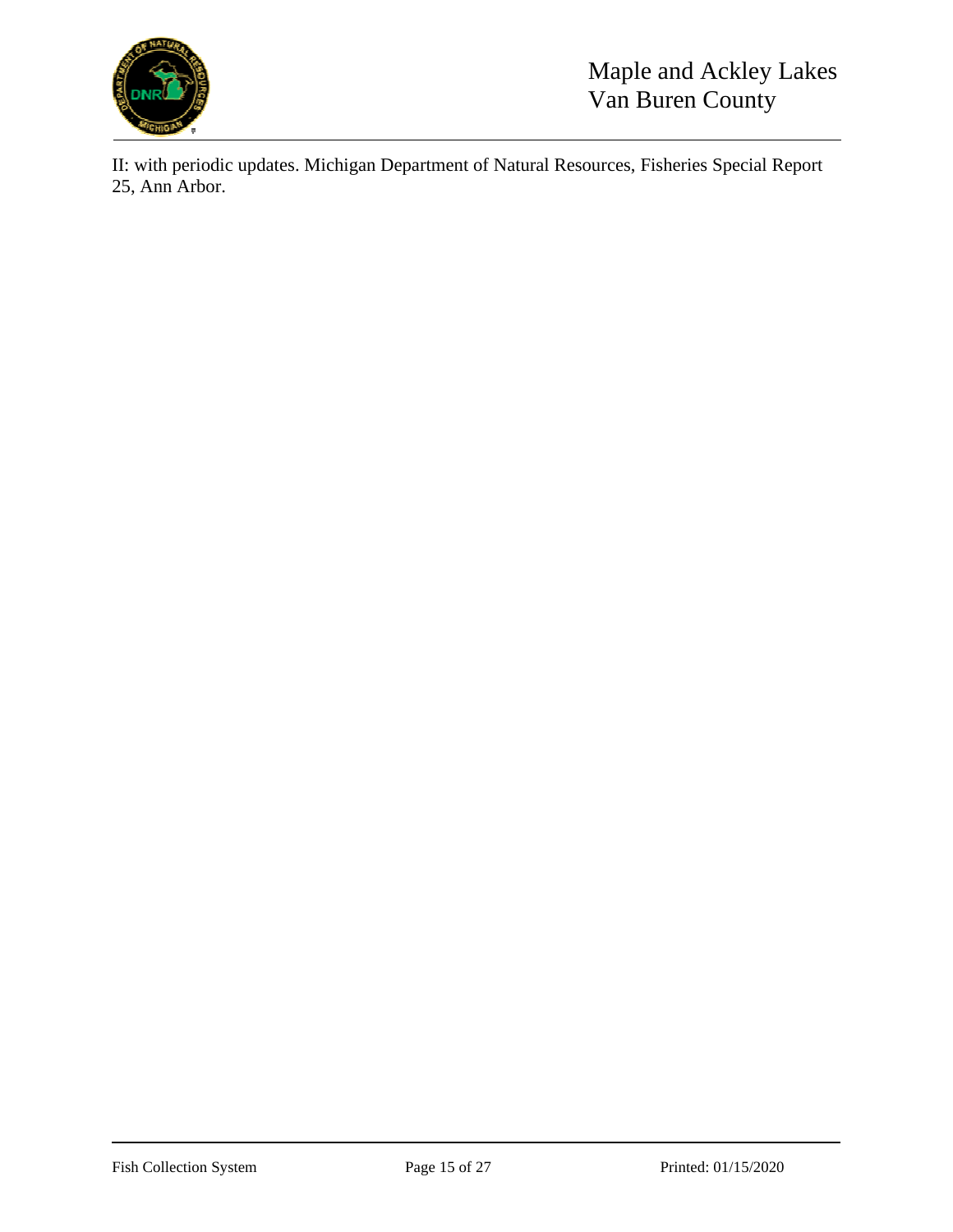

| Year | Number  | Average Length (inches) |
|------|---------|-------------------------|
| 1954 | 5,000   | spring fingerlings      |
| 1955 | 14,000  | spring fingerlings      |
| 1956 | 2,200   | spring fingerlings      |
| 1980 | 160,000 | 0.67                    |
| 1980 | 85      | $\boldsymbol{0}$        |
| 1981 | 160,000 | 0.31                    |
| 1982 | 2,000   | $\boldsymbol{0}$        |
| 1983 | 1,750   | $\boldsymbol{0}$        |
| 1984 | 407     | 4.09                    |
| 1985 | 3,550   | $\boldsymbol{0}$        |
| 1986 | 4,076   | 1.89                    |
| 1987 | 75      | 21.57                   |
| 1987 | 3,552   | 1.89                    |
| 1988 | 3,502   | 1.5                     |
| 1989 | 3,555   | 1.69                    |
| 1990 | 9,306   | 1.38                    |
| 1990 | 4,352   | 1.65                    |
| 1991 | 8,943   | 2.01                    |
| 1992 | 10,806  | 1.89                    |
| 1994 | 4,296   | 1.69                    |
| 1994 | 4,950   | 1.69                    |
| 1995 | 8,655   | 1.5                     |
| 1996 | 303     | 1.3                     |
| 1996 | 355     | 1.5                     |
| 1996 | 8,931   | 1.57                    |
| 1997 | 8,816   | 1.22                    |
| 1998 | 15,476  | 0.47                    |
| 1999 | 17,265  | 1.06                    |
| 2001 | 10,111  | 0.98                    |
| 2001 | 8,647   | 0.98                    |
| 2003 | 9,966   | 0.91                    |
| 2005 | 13,365  | 1.13                    |
| 2006 | 172     | 16.28                   |
| 2012 | 8,060   | 1.3                     |
| 2014 | 8,694   | 1.33                    |
| 2016 | 8,932   | 1.06                    |

Table 1. The history of Walleye stocking in Maple Lake.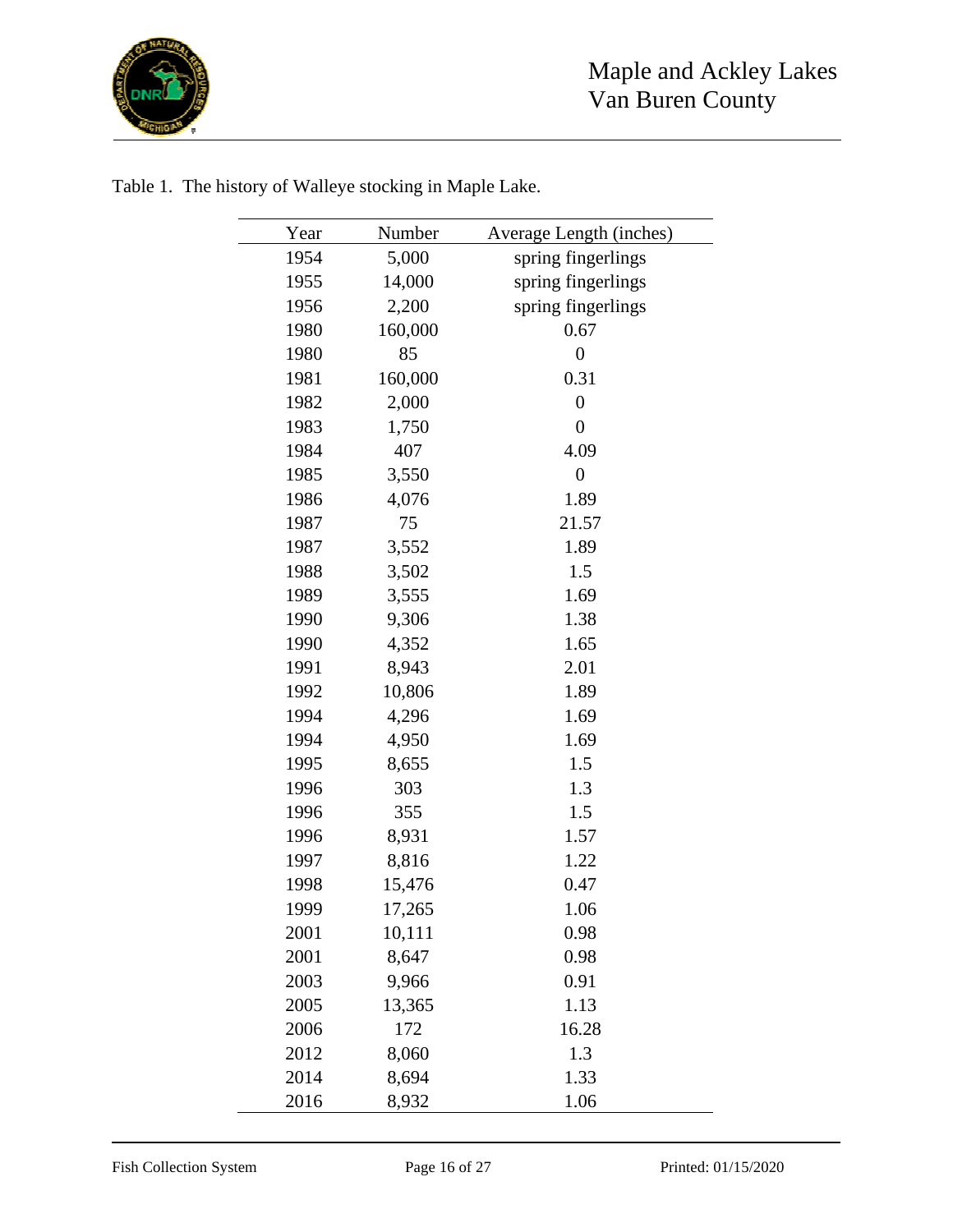

| Species                    | Total<br>Number<br>Caught | Total<br>Weight<br>(lbs) | Mean<br>Length<br>(inches) | Length<br>Range<br>(inches)                        |
|----------------------------|---------------------------|--------------------------|----------------------------|----------------------------------------------------|
| <b>Black Crappie</b>       | 15                        | 4.8                      | 7.2                        | $\overline{2}$<br>12                               |
| <b>Blacknose Shiner</b>    | 1,146                     | 5.6                      | 2.5                        | $\mathbf{1}$<br>$\overline{2}$<br>$\overline{a}$   |
| Bluegill                   | 1,106                     | 159.5                    | 4.6                        | $\mathbf{1}$<br>9<br>$\overline{a}$                |
| <b>Bluntnose Minnow</b>    | 641                       | 3.6                      | 2.4                        | 3<br>$\mathbf{1}$<br>$\overline{a}$                |
| <b>Brook Silverside</b>    | $\overline{2}$            | $\overline{\phantom{m}}$ | 3.5                        | 3<br>3<br>$\overline{a}$                           |
| <b>Brown Bullhead</b>      | 13                        | 17.0                     | 14.1                       | 12<br>16<br>$\overline{a}$                         |
| <b>Channel Catfish</b>     | $\mathbf{1}$              | 5.5                      | 25.5                       | 25<br>25<br>$\overline{a}$                         |
| Common Carp                | 5                         | 27.3                     | 22.3                       | 18<br>26<br>$\overline{a}$                         |
| <b>Common White Sucker</b> | 76                        | 229.8                    | 19.3                       | 8<br>22<br>$\blacksquare$                          |
| Golden Shiner              | 28                        | 2.2                      | 5.9                        | $\overline{2}$<br>9<br>$\overline{a}$              |
| Green Sunfish              | 3                         | 0.1                      | 3.2                        | $\mathbf{1}$<br>$\overline{a}$<br>$\overline{4}$   |
| <b>Hybrid Sunfish</b>      | 6                         | 1.6                      | 7.0                        | 6<br>7<br>$\overline{a}$                           |
| <b>Iowa Darter</b>         | 18                        | 0.0                      | 1.8                        | $\mathbf{1}$<br>$\overline{2}$<br>$\overline{a}$   |
| <b>Johnny Darter</b>       | $\overline{2}$            | 0.0                      | 2.5                        | $\overline{2}$<br>$\overline{2}$<br>$\overline{a}$ |
| Lake Chubsucker            | $\mathbf{1}$              | 0.4                      | 8.5                        | 8<br>8<br>$\overline{a}$                           |
| <b>Largemouth Bass</b>     | 112                       | 82.8                     | 10.6                       | 3<br>18<br>$\overline{a}$                          |
| Northern Pike              | 8                         | 40.4                     | 27.0                       | 35<br>17<br>$\overline{\phantom{a}}$               |
| Pumpkinseed                | 32                        | 7.5                      | 6.3                        | 8<br>$\overline{2}$<br>$\overline{a}$              |
| <b>Rock Bass</b>           | $\mathbf{1}$              | 0.6                      | 9.5                        | 9<br>9<br>$\overline{a}$                           |
| Warmouth                   | 56                        | 13.2                     | 6.2                        | 8<br>$\mathbf{1}$<br>$\overline{a}$                |
| <b>Yellow Bullhead</b>     | 63                        | 47.8                     | 11.5                       | 14<br>6<br>$\overline{a}$                          |
| <b>Yellow Perch</b>        | 109                       | 36.3                     | 8.7                        | 3<br>12                                            |
| <b>Grand Total</b>         | 3,444                     | 686.0                    | 4.5                        | 1<br>35                                            |

Table 2. Total catch from fisheries surveys conducted in 2018 on Maple and Ackley Lakes.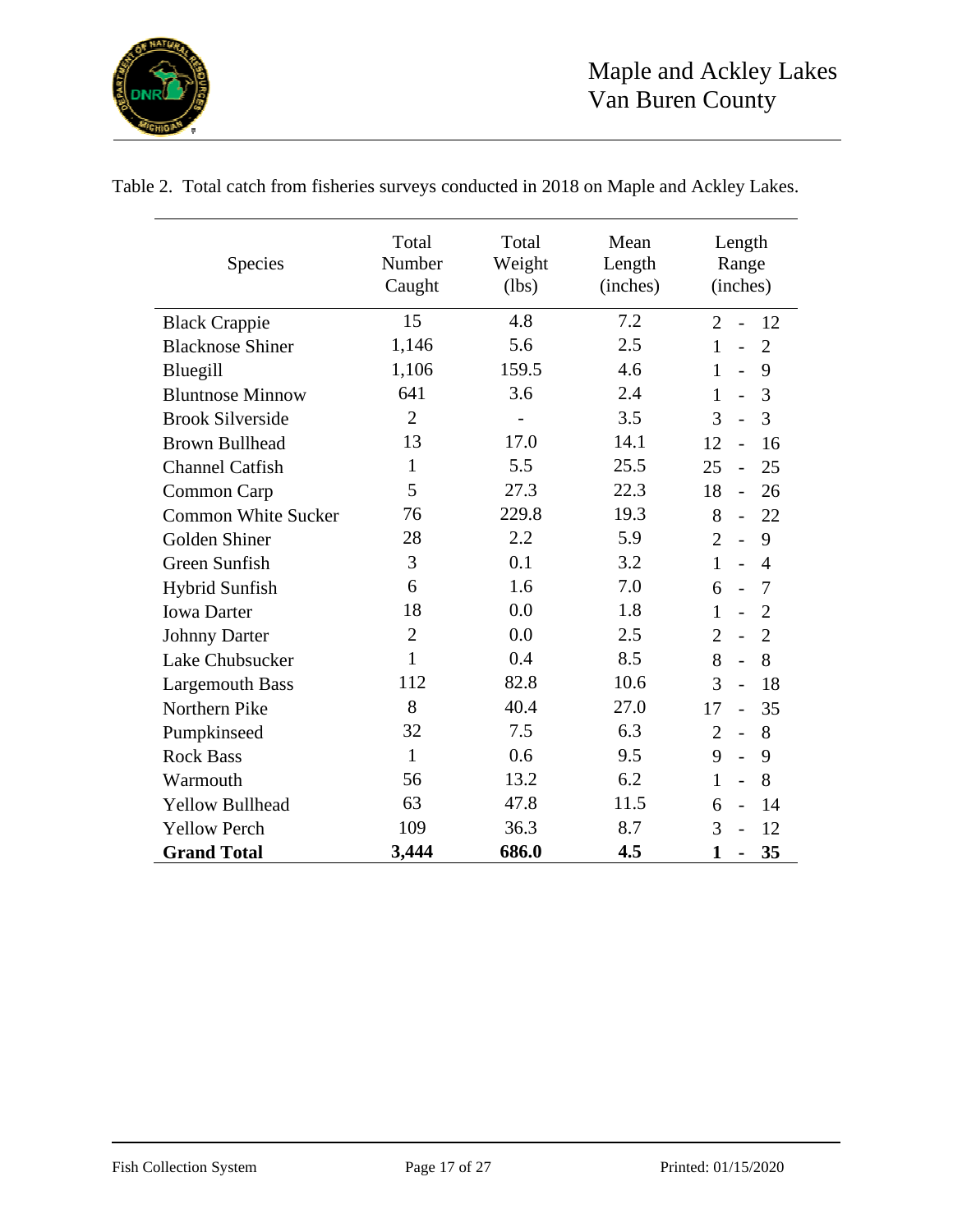

Table 3. Chemical treatment history from 2012 through 2018 for Maple Lake. Chemical treatment has occurred annually since at least 1998 on Maple Lake based on EGLE ANC Records (Bacon, Personal Communication).

| Year | Date    | Acres          | Target                       | Chemicals                                          |
|------|---------|----------------|------------------------------|----------------------------------------------------|
| 2018 | June 11 | 87.7           | EWM, SSW                     | Diquat, Flumioxazin, Chelated Copper               |
|      | July 30 | 11.2           | EWM, SSW                     | Triclopyr                                          |
|      | July 30 | 6.5            | EWM, Elodia, Algae           | Diquat, Flumioxazin, Chelated Copper               |
|      |         |                |                              |                                                    |
| 2017 | June 13 | 88.5           | EWM, SSW                     | Diquat, Flumioxazin, Chelated Copper               |
|      |         |                |                              |                                                    |
| 2016 | June 16 | 40             | Not Specified, Algae         | Diquat, Flumioxazin, Chelated Copper               |
|      | June 28 | 33             | <b>EWM</b>                   | Triclopyr                                          |
|      |         |                |                              |                                                    |
| 2015 | June 28 | 45             | EWM, Algae                   | Diquat, Flumioxazin, Chelated Copper               |
|      |         |                |                              |                                                    |
| 2014 | June 10 | 10             | Hybrid Milfoil, PW           | Diquat, Flumioxazin, Chelated Copper,<br>Endothall |
|      |         |                |                              |                                                    |
|      | June 10 | 25             | Hybrid Milfoil               | Triclopyr                                          |
|      | June 22 | 6              | Hybrid Milfoil, PW           | Diquat, Triclopyr                                  |
|      | June 22 | 21             | Algae                        | <b>Chelated Copper</b>                             |
|      |         |                |                              |                                                    |
| 2013 | June 4  | $\overline{4}$ | Hybrid Milfoil               | 2,4-D, Triclopyr                                   |
|      | June 14 | 5              | Hybrid Milfoil, PW,          | Diquat, Flumioxazin, Chelated Copper,              |
|      |         |                | Algae                        | Endothall                                          |
|      |         |                |                              |                                                    |
| 2012 | May 29  | 35             | Hybrid Milfoil, PW,<br>Algae | Diquat, Chelated Copper, Endothall                 |
|      |         |                | Hybrid Milfoil, PW,          |                                                    |
|      | Aug 7   | 35             | Algae                        | Diquat, Chelated Copper, Endothall                 |

\*EWM=Eurasian Water Milfoil; CLP=Curly Leaf Pondweed; FA=Filamentous Algae; PW=Native Pondweeds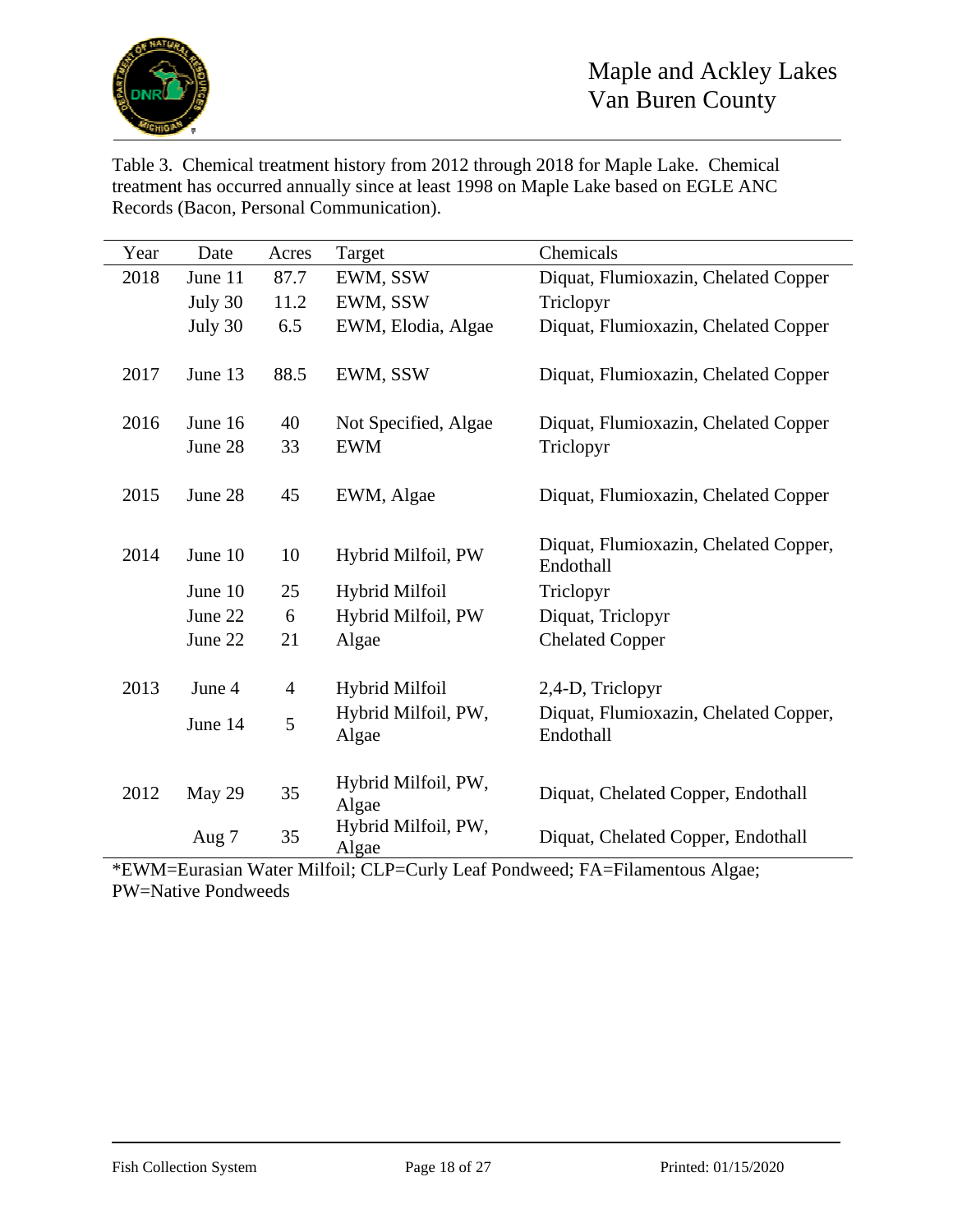

Table 4. Chemical treatment history from 2013 through 2018 for Ackley Lake. Chemical treatment has occurred annually since at least 1995 on Ackley Lake based on EGLE ANC Records (Bacon, Personal Communication).

| Year | Date      | Acres          | Target                                                                      | Chemicals                                     |
|------|-----------|----------------|-----------------------------------------------------------------------------|-----------------------------------------------|
| 2018 | May 24    | 19.5           | Algae                                                                       | Copper                                        |
|      | May 24    | ~20            | <b>EWM CLP</b>                                                              | Triclopyr, Diquat                             |
|      | June 11   | 8.8            | <b>Filamentous Algae</b>                                                    | Copper                                        |
|      | June 11   | $\overline{4}$ | EWM, CLP                                                                    | Diquat                                        |
|      | July 2    | 18             | <b>SSW</b>                                                                  | Copper                                        |
|      | August 6  | 6              | EWM, CLP                                                                    | Diquat, Copper                                |
|      | August 6  | 8.5            | <b>SSW</b>                                                                  | Copper                                        |
|      |           |                |                                                                             |                                               |
| 2017 | May 22    | $\overline{2}$ | EWM, CLP                                                                    | Diquat                                        |
|      | Jun 5     | 14.8           | FA                                                                          | Copper                                        |
|      | July 13   | 13.5           | FA, EWM, PW                                                                 | Copper, Diquat                                |
|      | August 7  | 10             | FA, EWM, Naiad, PW                                                          | Diquat, Endothall, Copper,                    |
|      |           |                |                                                                             |                                               |
| 2016 | May 17    | 7              | FA                                                                          | Copper                                        |
|      | May 17    | $\tau$         | EWM, CLP                                                                    | Diquat                                        |
|      | June 8    | 12.3           | <b>FA</b>                                                                   | Copper                                        |
|      | June 8    | 2.5            | EWM, CLP                                                                    | Diquat                                        |
|      | July 11   | 4.5            | FA, EWM, PW                                                                 | Copper, Diquat                                |
|      | August1   | 10             | Naiad, EWM, Chara                                                           | Diquat. Endothall, Copper                     |
|      |           |                |                                                                             |                                               |
| 2015 | May 6     | 16             | FA                                                                          | <b>Chelated Copper, Copper</b>                |
|      | June 11   | 5              | <b>CLP</b>                                                                  | Endothall                                     |
|      | June 11   | 15             | Algae, EWM                                                                  | <b>Chelated Copper, Diquat</b>                |
|      | August 5  | 2.25           | EWM, Naiad, FA                                                              | Diquat, Flumioxazin, Chelated                 |
|      |           |                |                                                                             | Copper, Copper                                |
|      |           |                |                                                                             |                                               |
| 2014 | <b>NA</b> | ~10            | Algae, EWM, Natives                                                         | Diquat, Triclopyr                             |
|      | June 19   | ~10            | Algae                                                                       | Copper                                        |
|      | July 27   | ~10            | Naiad                                                                       | <b>NA</b>                                     |
|      | August 12 | $\sim$ 5       | Naiad                                                                       | NA                                            |
|      |           |                |                                                                             |                                               |
| 2013 | June 25   | ~10            | Natives, CLP, algae, PW                                                     | Endothall, Diquat, Copper                     |
|      | July 17   | ~20            | Natives, CLP, algae, PW                                                     | Endothall, Diquat, Copper,                    |
|      | August 14 | ~10            | Natives, CLP, algae, Naiad                                                  | <b>Chelated Copper</b><br>Diquat, Flumioxazin |
|      |           |                | *EWM=Eurasian Water Milfoil: CLP=Curly Leaf Pondweed: FA=Filamentous Algae: |                                               |

\*EWM=Eurasian Water Milfoil; CLP=Curly Leaf Pondweed; FA=Filamentous Algae; PW=Native Pondweeds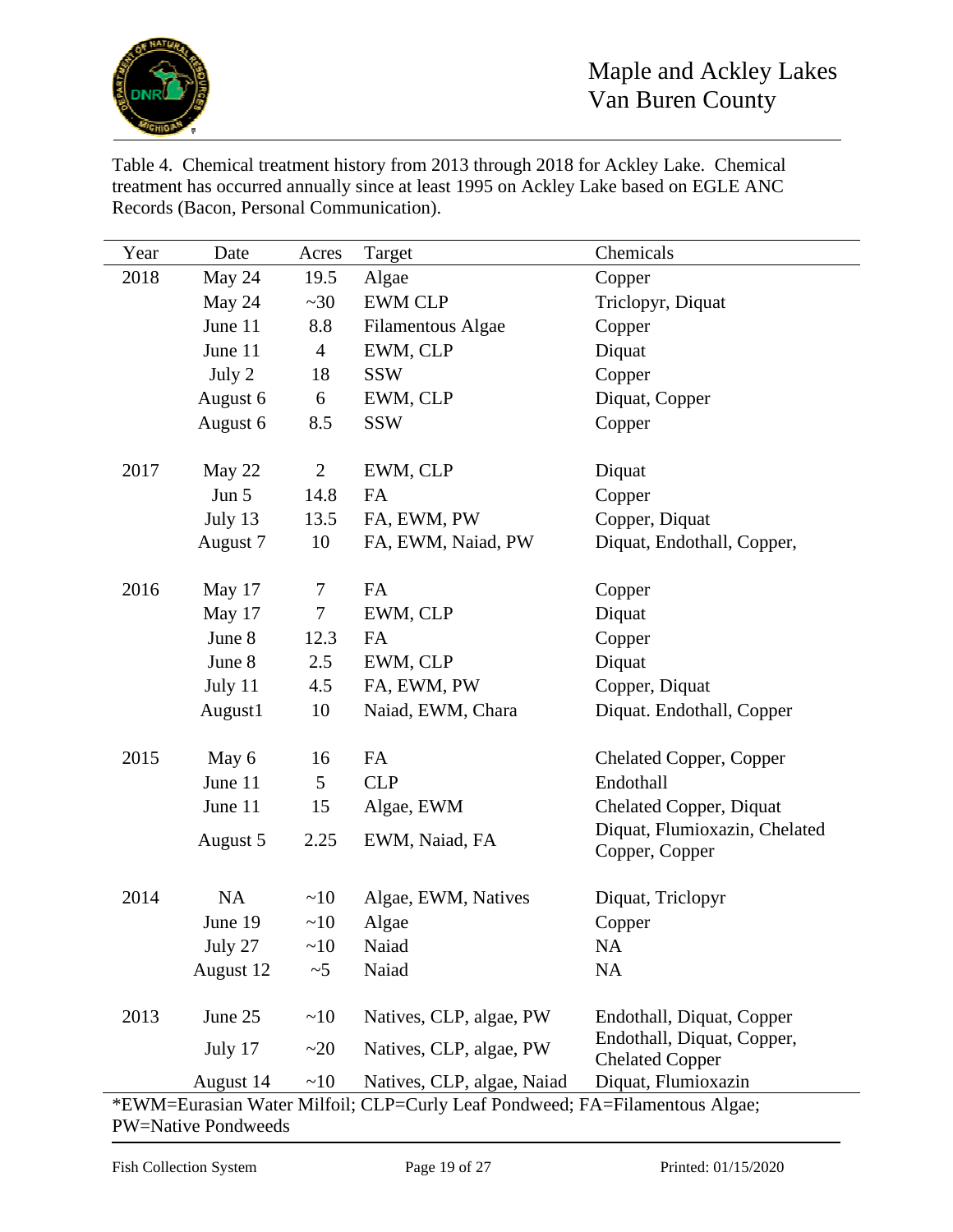



Figure 1. Temperature and dissolved oxygen profiles for (A) Maple Lake and (B) Ackley Lake surveyed on August 21, 2018.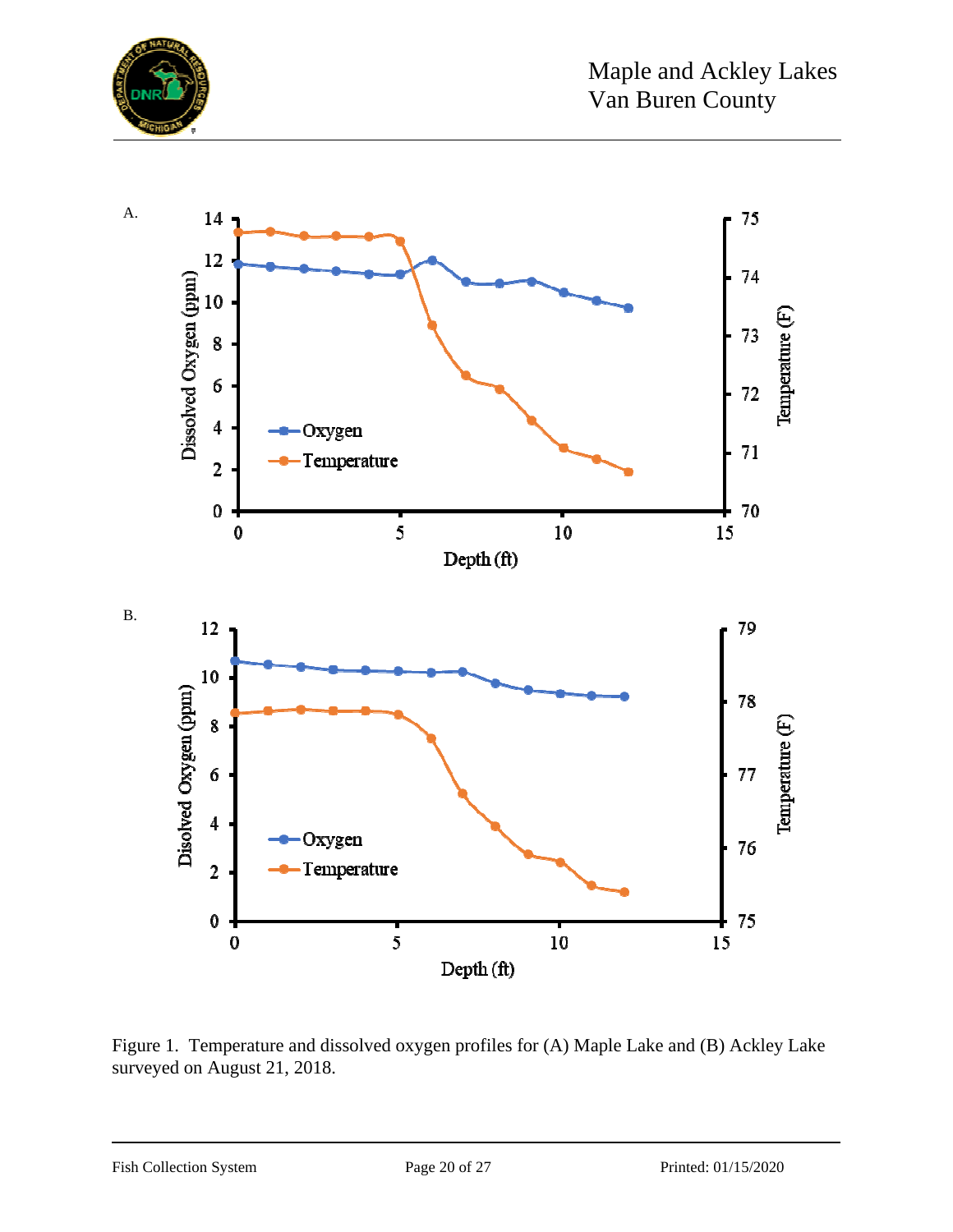



Figure 2. Mean lengths-at-age for Bluegill captured in Maple and Ackley Lakes compared to statewide averages. Not enough individuals  $\langle$  = 5) were captured for age 6 and older age classes to compare statistically and are provided only for reference.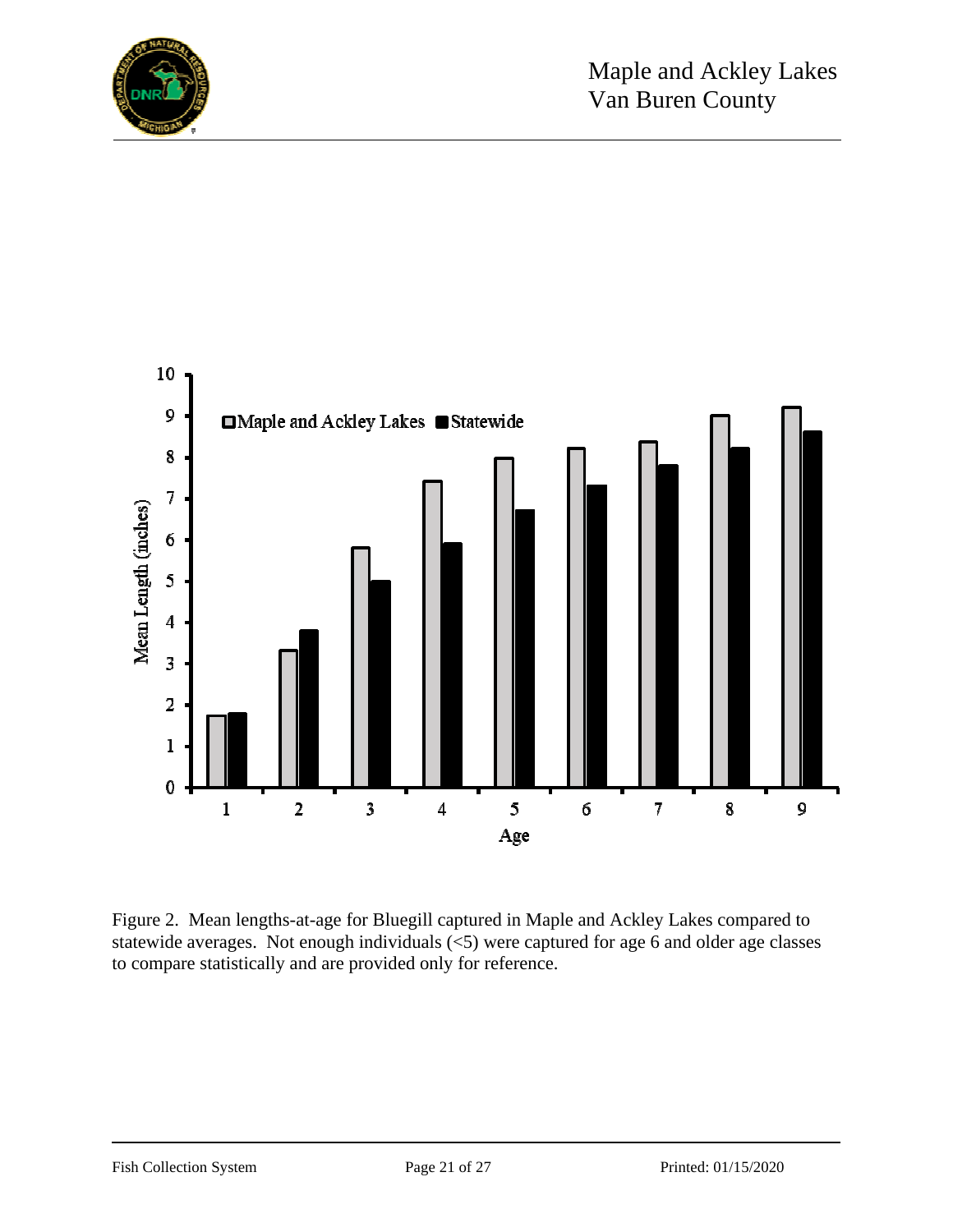



Figure 3. The number of Bluegill captured across all gears in each inch group for Maple and Ackley Lakes during the 2018 survey. Inch groups represent the minimum size for the bin (e.g. 4-inch fish range from 4.0 to 4.9 inches).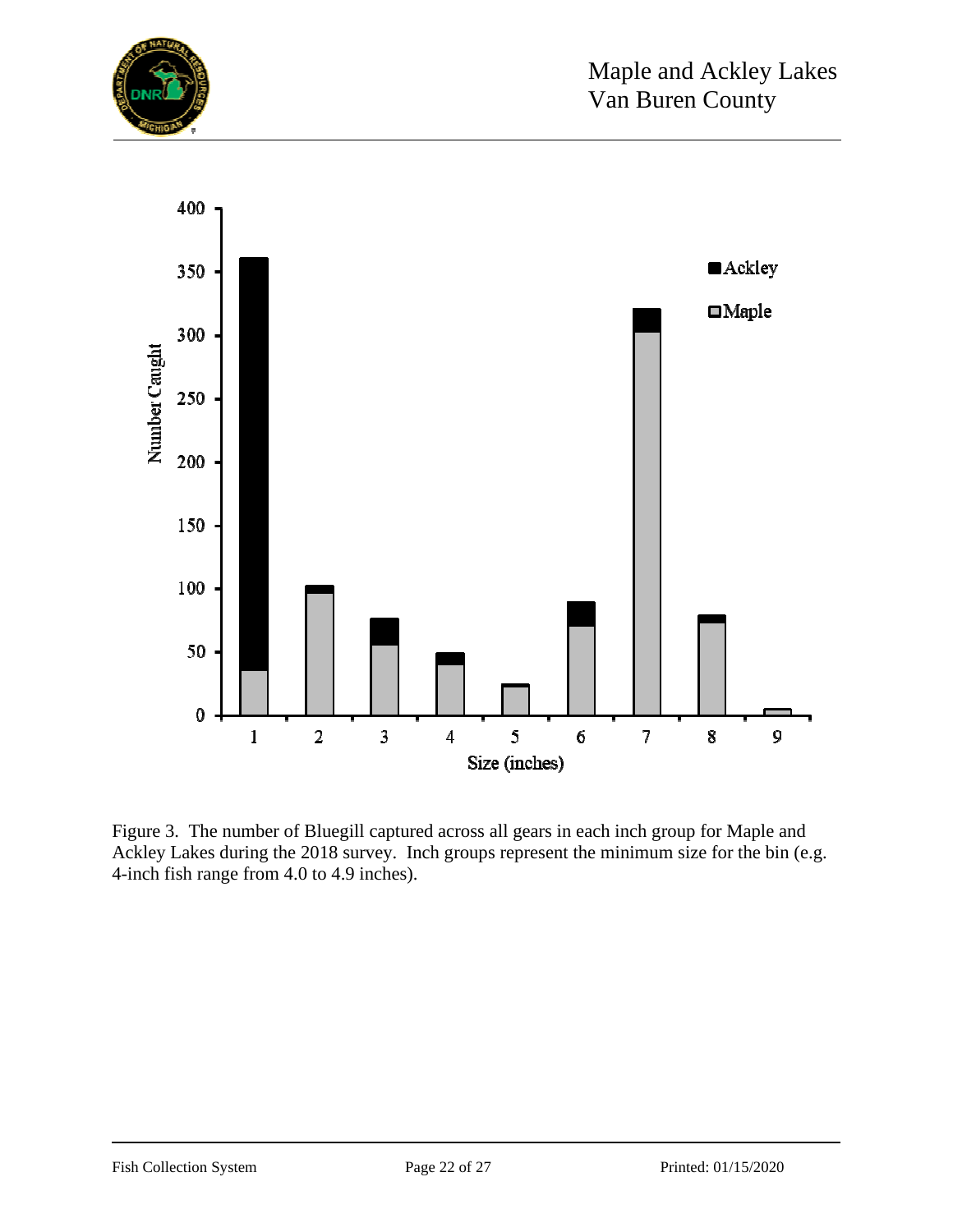



Figure 4. Catch curve and mortality estimate for Bluegill in Maple and Ackley Lakes based on catch from the 2018 survey. The numbers represent the estimated total fish caught based on length-age keys.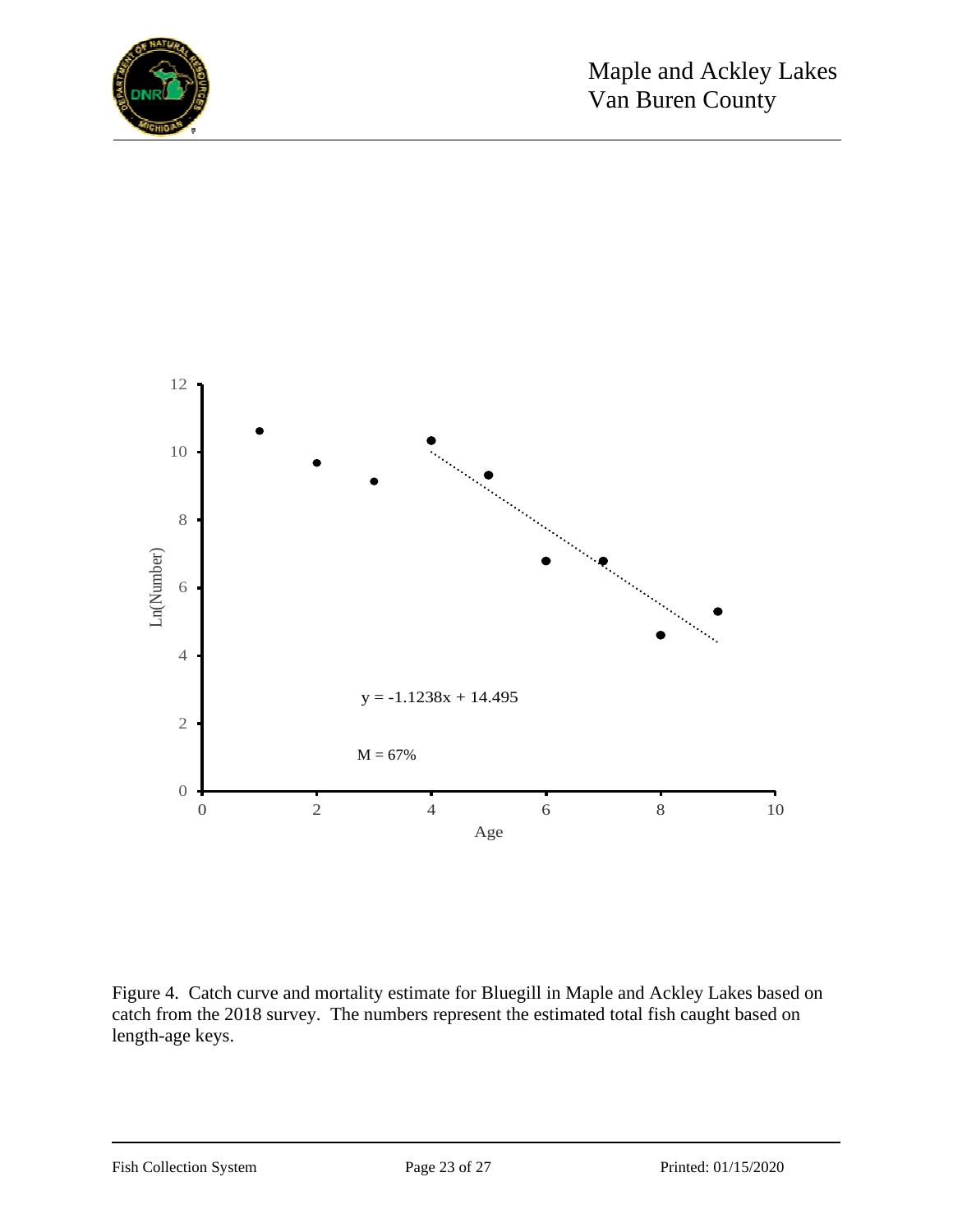



Figure 5. Number of fish captured of each age class across all gears during the 2018 fish survey of Maple and Ackley Lakes. Numbers are estimated from catch for each inch group and ages are assigned using length-age tables.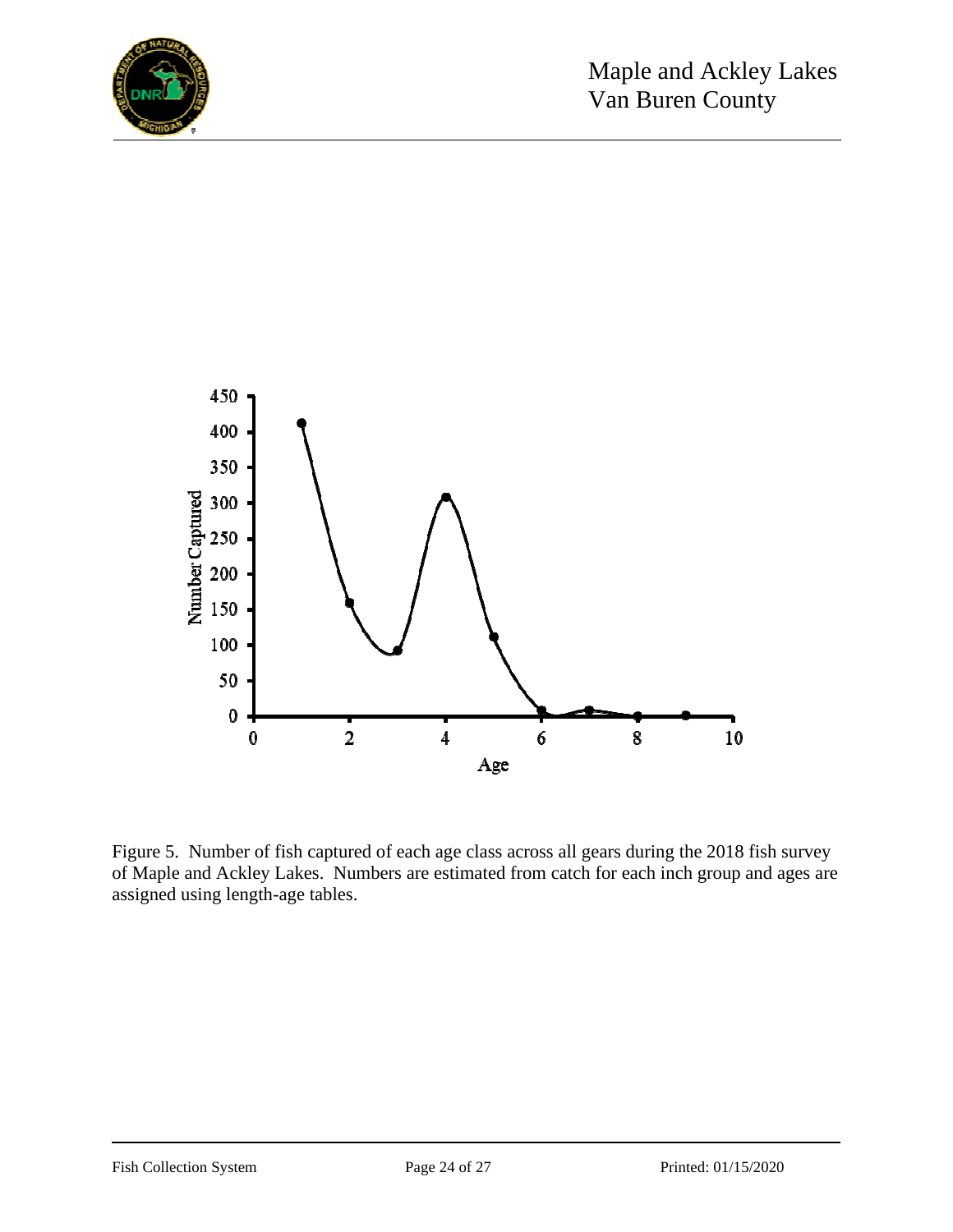



Figure 6. Mean length-at-age for Yellow Perch captured in Maple and Ackley Lakes compared to statewide averages. Not enough individuals were captured for age 6 and older age classes to compare statistically (<5) and are provided only for reference.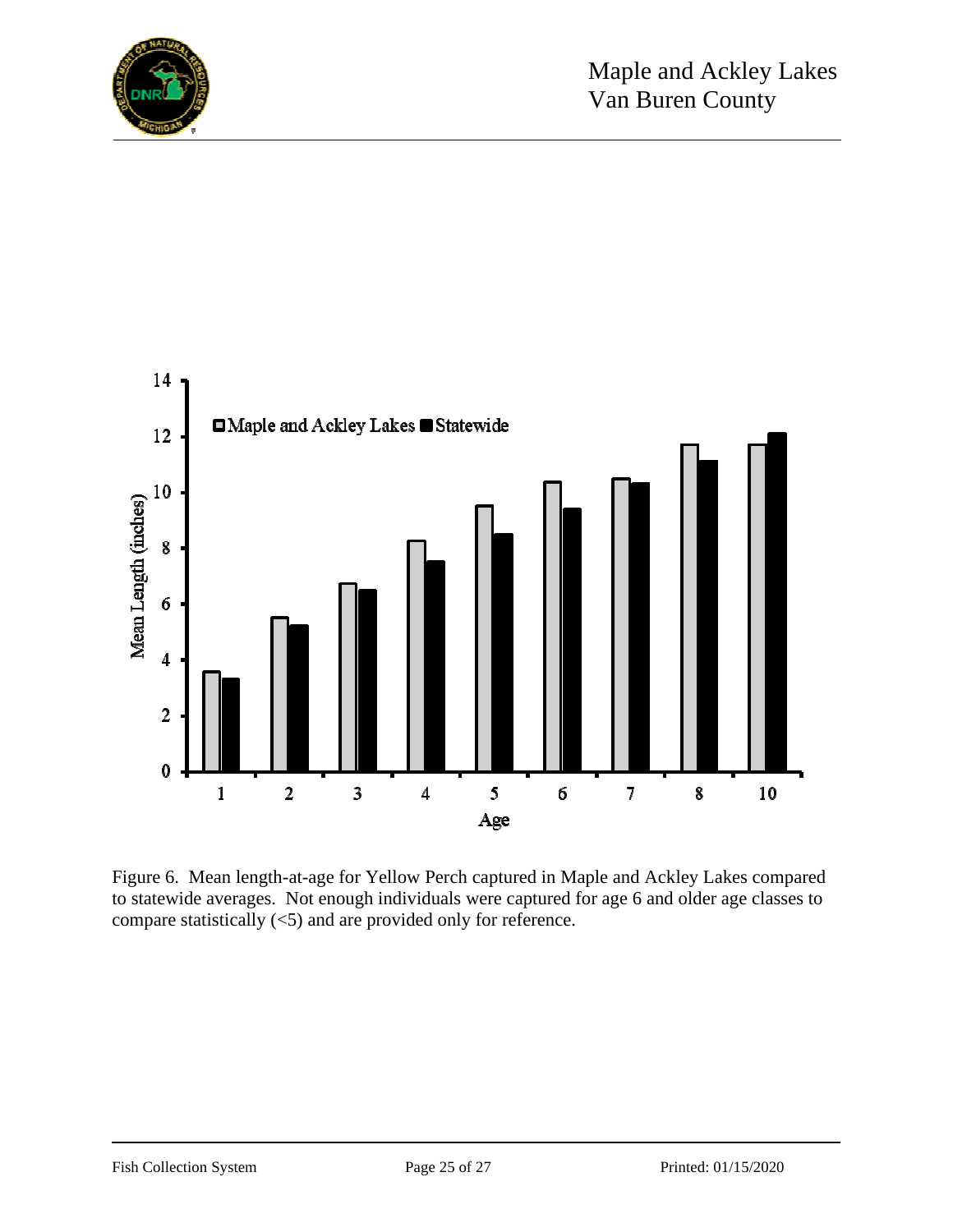



Figure 7. The number of Yellow Perch captured across all gears in each inch group for Maple and Ackley Lakes during the 2018 survey. Inch groups represent the minimum size for the bin (e.g. 4-inch fish range from 4.0 to 4.9 inches).